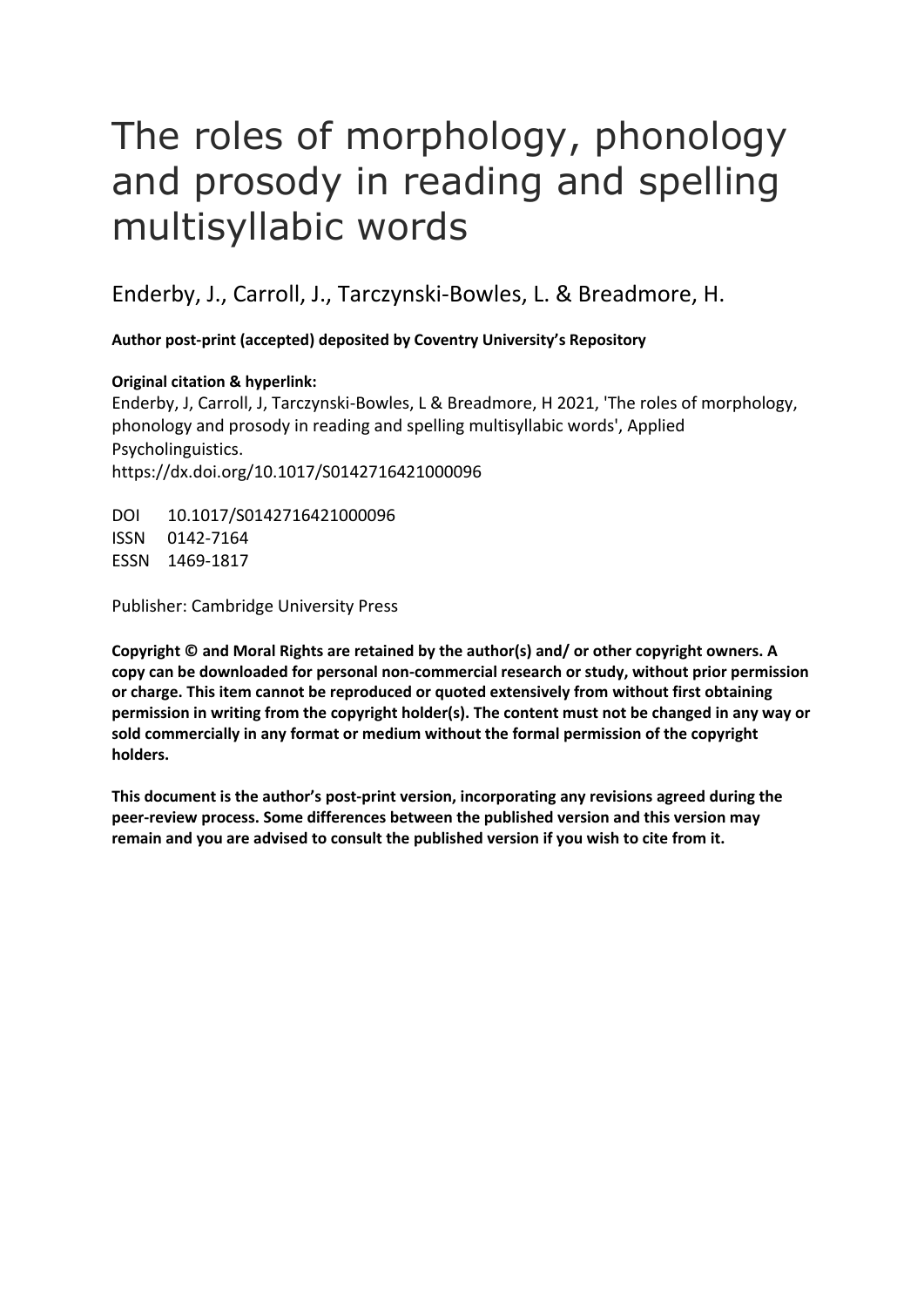The roles of morphology, phonology and prosody in reading and spelling multisyllabic words

Enderby, Jodie L. Carroll, Julia M. Tarczynski-Bowles, M. Luisa Breadmore, Helen L. Coventry University, UK Author Note

Jodie L. Enderby, Julia M. Carroll, M. Luisa Tarczynski-Bowles,

Helen L. Breadmore, Centre for Global Learning, Education and Attainment, Coventry

University, UK. We would like to thank all the children, parents and teachers involved in the research.

This work was completed as part of the first author's Masters by Research dissertation. Corresponding author: [Julia.carroll@coventry.ac.uk,](mailto:Julia.carroll@coventry.ac.uk) Centre for Global Learning, Education and Attainment, Coventry University, Priory Street, Coventry, CV1 5FB, UK.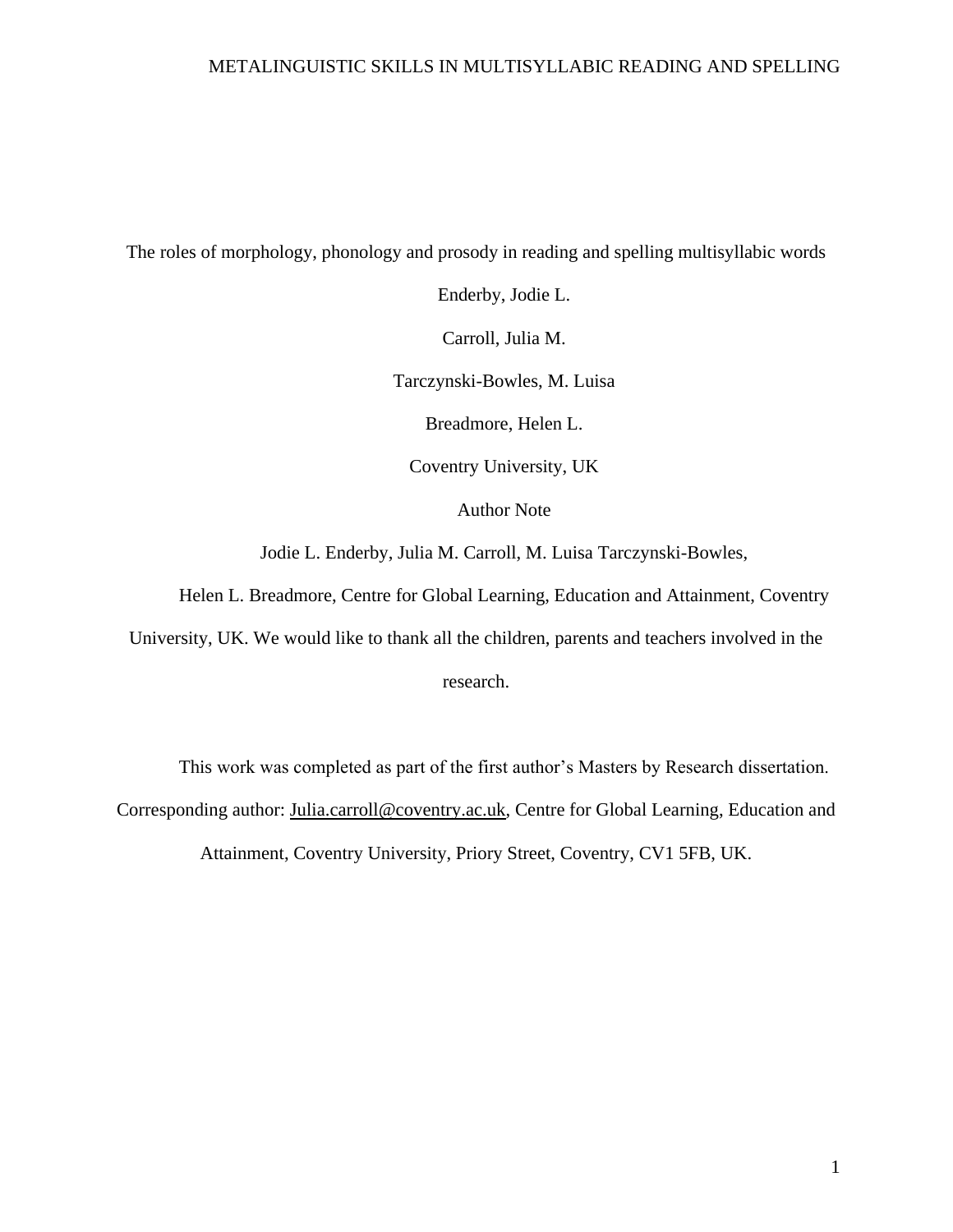### **Abstract**

While most English words are multisyllabic, research on literacy acquisition has tended to focus on early acquisition of monosyllabic words. The processes involved in multisyllabic word reading and spelling in middle childhood are likely to differ from those in monosyllabic reading and spelling. The current paper examines the contributions of morphological awareness (MA; awareness of derivational morphemes), prosodic sensitivity (sensitivity to lexical stress) and phonological awareness (PA; awareness of phonemes) for multisyllabic word reading and spelling, after accounting for background variables (age, vocabulary, non-verbal IQ, short-term memory). Seventy seven- to ten-year-old children completed a battery of tasks. MA and prosodic sensitivity were independent predictors of multisyllabic reading, while MA and PA were independent predictors of multisyllabic spelling. These results contrast with previous research, which instead found that PA plays a more prominent role whilst prosodic sensitivity appears to demonstrate only an indirect influence. However, those studies largely examined reading of shorter, one to three syllable words. These findings indicate when words are longer and multisyllabic, prosodic sensitivity, PA and MA have differing direct influences on literacy. MA and prosodic sensitivity relate to word reading, while MA and PA are important for spelling.

*Keywords*: multisyllabic words; spelling; prosodic sensitivity; phonological awareness; morphological awareness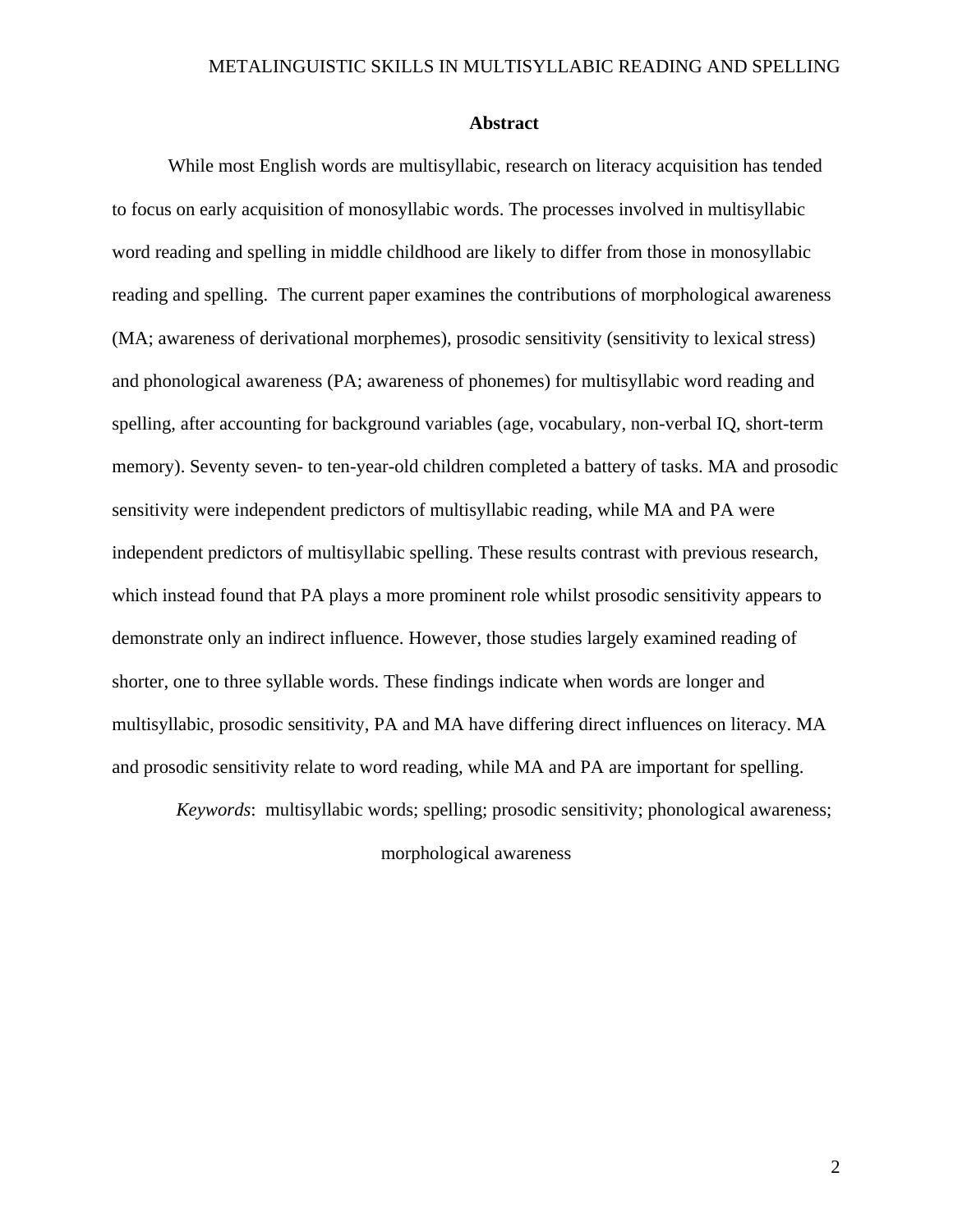# **The roles of morphology, phonology and prosody in multisyllabic reading and spelling**

Classical computational models of learning to read in English tend to focus on monosyllabic words. For example, the triangle model of Seidenberg and McClelland (1989) was trained on 2,897 monosyllabic words. Similarly, the cascaded dual route model (Coltheart, Rastle, Perry, Langdon, & Ziegler, 2001) was assessed on the 7,981 monosyllabic words in the CELEX database. This choice is perhaps a surprising one, as the vast majority (approximately 90%) of words in the English language, and most other languages, are multisyllabic (Baayen, Piepenbrock, & Gulikers, 1995). While these models are taught how to read rare English words such as 'ire' or 'gall', they would not be taught multisyllabic words that are common even in a toddler's vocabulary, such as 'hello' or 'bottle'.

This omission is important, because there are several factors that play a role in reading and spelling multisyllabic words that are not relevant to monosyllabic words (Heggie & Wade-Woolley, 2017). These include syllabification (the division of words into syllables), prosody (particularly lexical stress) and to a large extent, derivational morphology (the derivation of a new word using morphemes through the addition of a suffix or affix). It is therefore fair to assume that previous computational models have underestimated the role of these factors in reading and spelling.

Models such as Grain Size Theory (Zeigler & Goswami, 2005; Grainger & Ziegler, 2011) and Lexical Quality (Perfetti, 2007; Perfetti & Hart, 2002) have begun to describe how accurate word reading depends on multiple sources of lexical and sublexical information which are combined simultaneously, extending beyond monosyllabic word reading. The central tenet of the Lexical Quality Hypothesis is that the more that is known about a word, the more rapidly it can be accessed from the lexicon. Whilst Grain Size theory explicitly acknowledges roles for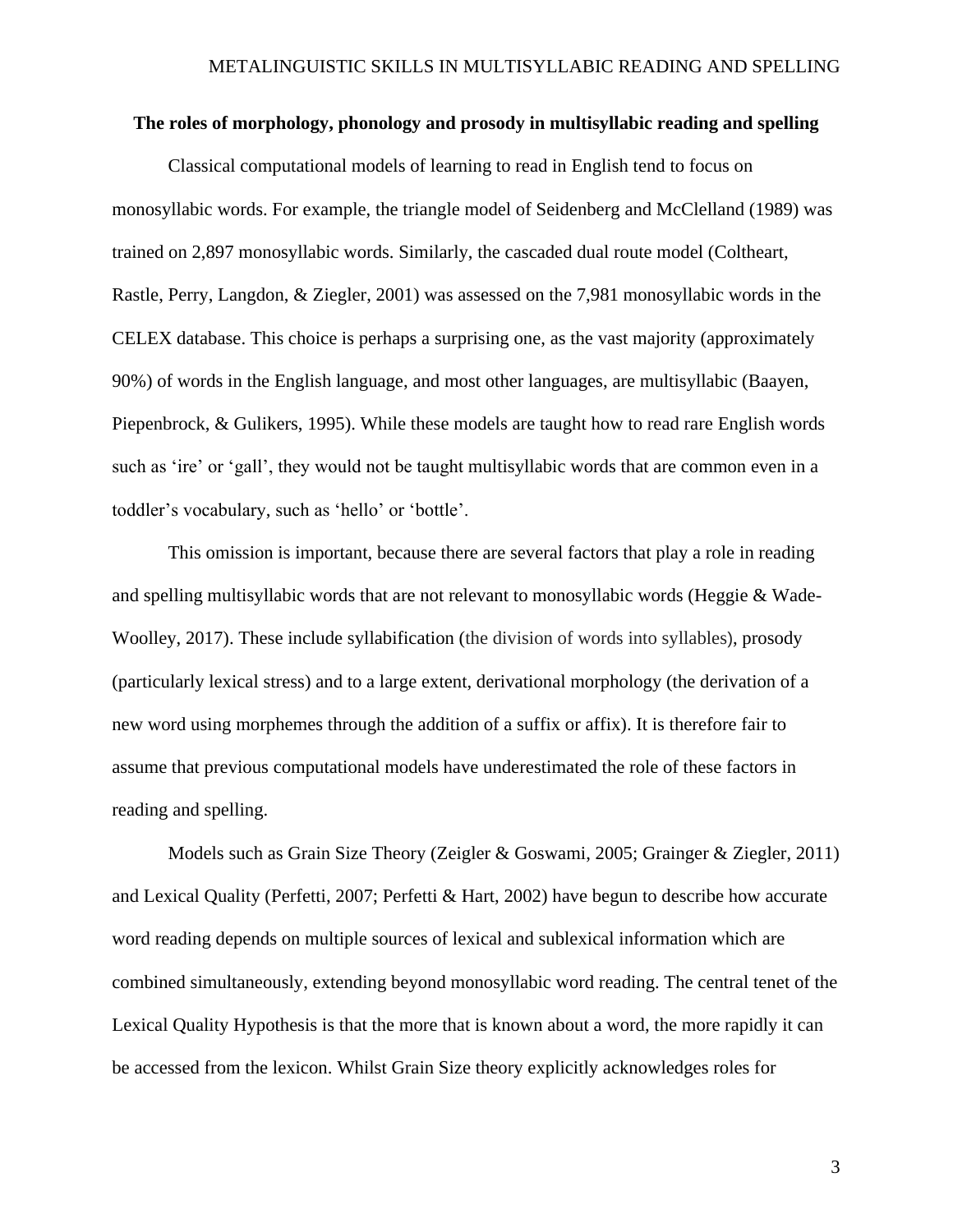multiple sublexical units of varying sizes, such as phonemes, graphemes, syllables, and morphemes. Nonetheless, these models remain underspecified with regards to the potential for multiple sources of information to interact and/or conflict during word reading. Further, perhaps because these models focus on lexical access as the end goal of word reading, they are silent to the role of prosody in the accuracy of oral word reading.

There also appear to be gaps within models of literacy, with few models explicit about the relationship between reading and spelling. Those models which do account for spelling do not provide as much information relating to spelling as they do to reading development. Often, spelling is treated as a straightforward reverse of reading but reading an unknown multisyllabic word demands parallel, but not identical skills to those used when spelling (see Breadmore et al., 2019 for further discussion). Most models that do consider spelling development (e.g., Frith, 1985; Ehri, 1998) focus on the early phases of learning to spell and, much like models of word reading, are underspecified with regards to how these multiple sources of information are integrated in multisyllabic word spelling.

The central cognitive processes involved in reading and spelling may be the same, but the input and output phases are different, and differences in the processes that are used during those phases might have implications for reliance on different psycholinguistic skills. For example, PA might be particularly important for spelling to dictation, where a spoken word is converted into a written one. Relating back to the Lexical quality hypothesis, the processes used can vary depending on fluency, depth of vocabulary, age and experience. However, it is also likely to depend on a range of metalinguistic skills, described in more detail below.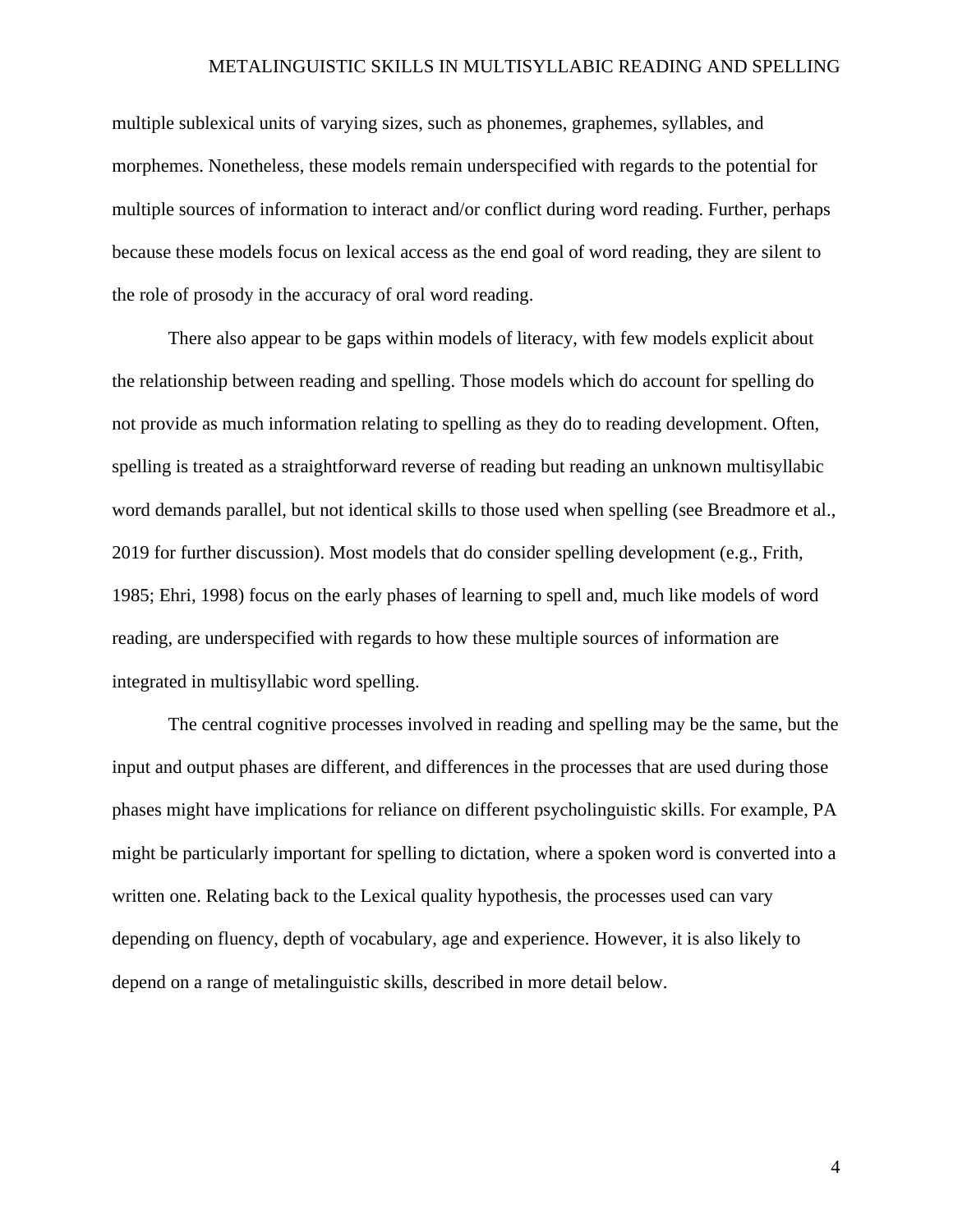# **Phonological Awareness (PA)**

The most well-established metalinguistic skill associated with word reading and spelling is phonological awareness (PA), or awareness of the sounds within words. PA is a predictor of growth in reading and spelling (Bradley & Bryant, 1983; Elbro, Borstrøm, & Petersen, 1998; Wagner, Torgesen, & Rashotte, 1994). Much of the work focusing on PA has focused on phonemic awareness - awareness of individual phonemes. This is unsurprising because English, in common with most European languages, uses an alphabetic orthography in which letters or graphemes represent phonemes. Further, phonemic awareness has been shown to be the type of PA most closely associated with reading and spelling (Hulme et al., 2002; Muter, Hulme, Snowling, & Taylor, 1998). Phonological awareness is not limited to phonemic awareness. Awareness of other segments, such as onsets, rimes and syllables can also play an important role (Ziegler & Goswami, 2005). Typically though, PA (with the exception of syllabic awareness; Hatcher, Duff, & Hulme, 2014) is taught and tested using monosyllabic words, where stress placement does not influence pronunciation. Similarly, phonics teaching also tends to focus on segmenting and blending monosyllabic words. In order to segment and blend multisyllabic words effectively however, additional linguistic knowledge is likely to be important. This includes suprasegmental phonological awareness, or prosodic sensitivity, which is an awareness of sound structure across multiple sound segments, and is discussed in more detail below.

#### **Prosodic Sensitivity**

Prosodic sensitivity (also known as suprasegmental phonological awareness) refers to awareness of the rhythmic elements of spoken language. Suprasegmental phonology itself relates to "rhythmic elements of speech such as stress, tone and duration, which extend over multiple speech segments" (Harrison, Wood, Holliman, & Vousden, 2017; pg. 221) . Lexical stress refers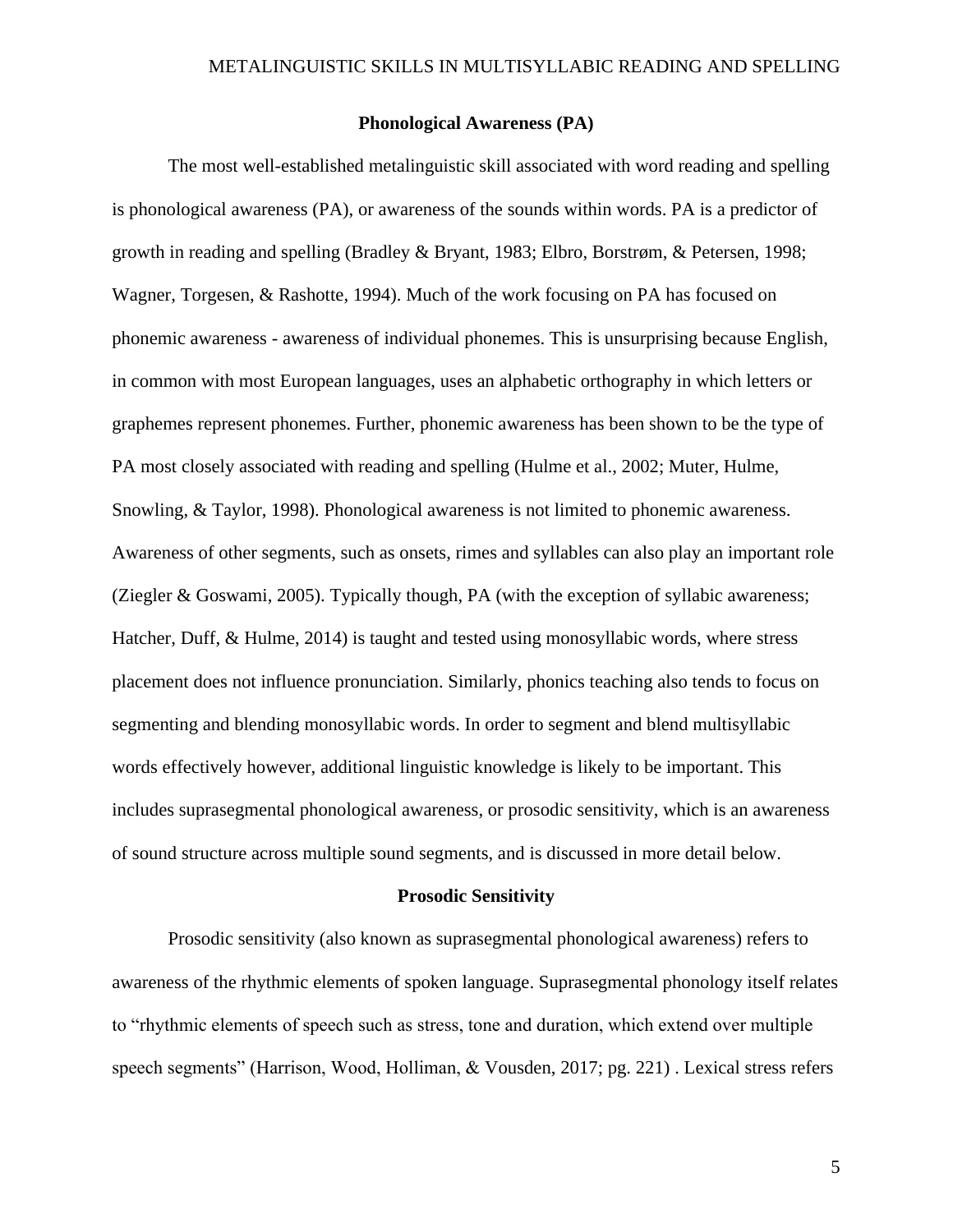to the stress amongst syllables within a word and phrasal or sentential stress refers to patterns of stress, tone or duration across a sentence or phrase. For example, in English rising sentential intonation can signal a question rather than a statement: '*milk in your tea?*' rather than '*milk in your tea.*'. The link between prosodic sensitivity and literacy development has been a particular topic of interest over the last two decades with a growing literature indicating that prosodic sensitivity is a significant predictor of literacy (Harrison, et al., 2017; Wade-Woolley & Wood, 2006).

Wood, Wade-Woolley, and Holliman (2009) proposed a theoretical model in which prosodic sensitivity has an indirect effect on reading via its influence on four different skills: rhyme awareness, phoneme awareness, vocabulary and morphology. Holliman et al., (2014) tested a modified version of this model empirically in a sample of 75 five- to seven-year-old children. They found that prosodic sensitivity influenced reading and spelling indirectly through its influence on rhyme and vocabulary, which in turn influenced phoneme awareness and morphology respectively, and thereby reading and spelling. However, in the model proposed for these data, a direct link between prosodic sensitivity and literacy was not assessed. In addition, reading and spelling was measured using standardised measures of reading and spelling, which for these beginning readers would largely be comprised of monosyllabic word lists.

The same group of children were also followed longitudinally for two years (Deacon, Holliman, Dobson, & Harrison, 2018). This time, analyses tested for the direct effect of early prosodic sensitivity on later literacy. As with the cross-sectional findings however, there was no significant direct effect. Other research groups have shown similar findings (e.g. Kim  $\&$ Petscher, 2016). In contrast, there were direct effects of both MA and PA on word reading accuracy. This in itself is an important finding. However, both studies also used standardised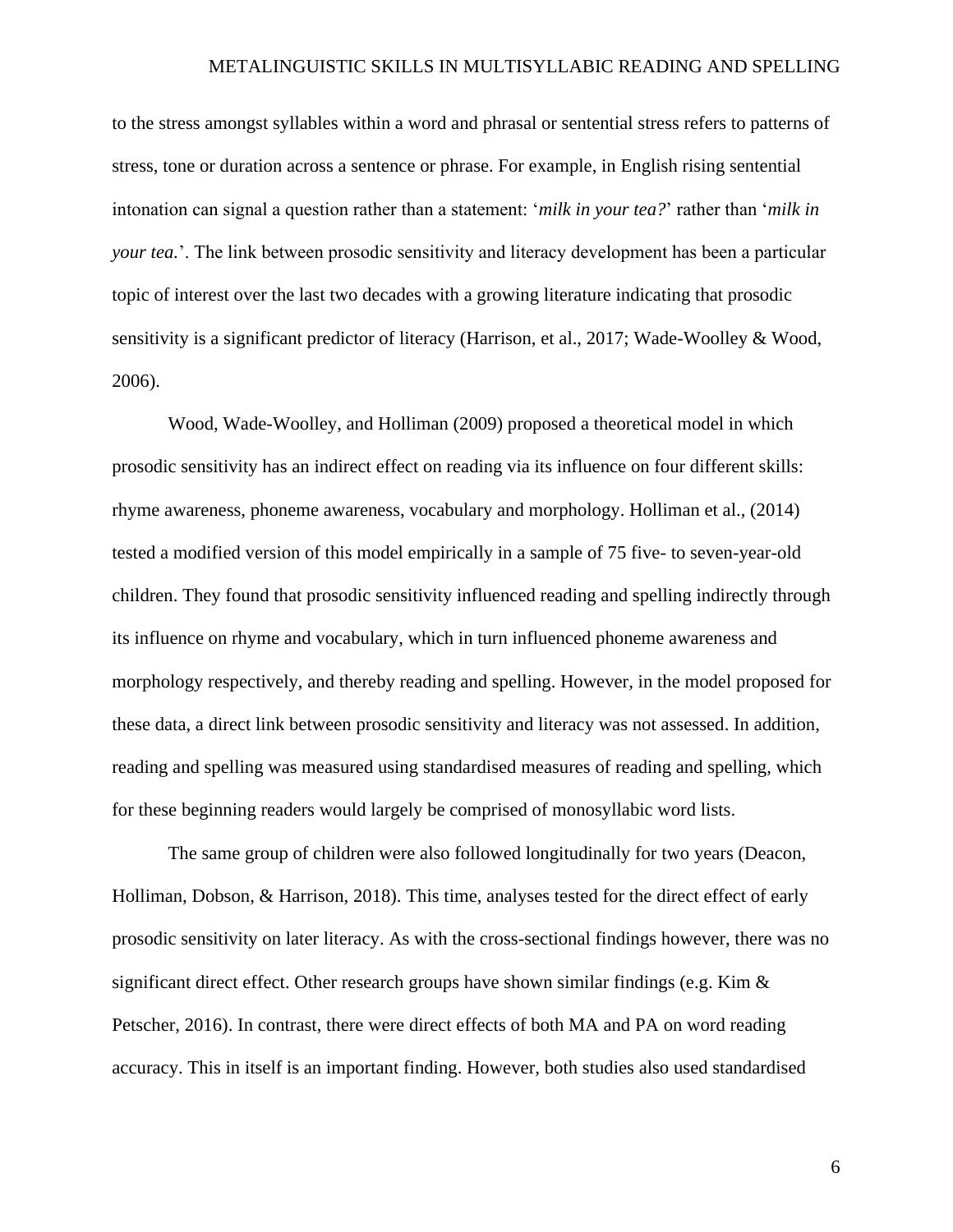measures for reading ability and did not differentiate between mono- and multi-syllabic content. If, as discussed above, lexical prosody is mainly relevant for reading multi-syllabic words, standardised reading tests could underestimate the importance of prosodic skills in reading, particularly for beginning readers.

There are, however, some studies showing a direct effect of prosodic sensitivity on reading after accounting for PA and MA. Holliman, Gutiérrez Palma, et al., (2017) found that prosodic sensitivity predicted word reading, but not spelling, in a sample of six-year-olds. Interestingly, they examined predictive effects on monosyllabic words and multisyllabic words separately. Prosodic sensitivity had a stronger influence on reading multisyllabic words than on reading monosyllabic words. In contrast, PA had an effect on monosyllabic, but not multisyllabic, word reading. In parallel work, Wade-Woolley (2016) finds that both prosodic sensitivity and PA predict multisyllabic word reading, but that only PA predicts monosyllabic nonword reading. Wade-Woolley argues that the multiple ways in which prosodic sensitivity could support reading (assigning lexical stress when reading aloud, supporting morphological decomposition and decoding unstressed vowels) are not relevant to decoding monosyllabic nonwords. Similarly, Clin, Wade-Woolley, and Heggie (2009) found that prosodic sensitivity and MA were both independent predictors of literacy after accounting for nonverbal reasoning, language, age and PA in a sample of 8-13-year-old children.

Following this, Holliman and colleagues examined the roles of PA, MA and prosodic sensitivity in multisyllabic word reading in more detail (Holliman, Mundy, Wade-Woolley, Wood, & Bird, 2017). They found that both prosodic sensitivity and MA had significant independent roles in predicting multisyllabic word reading after controlling for vocabulary, short-term memory and PA. In contrast, PA was not a significant predictor. In an error analysis,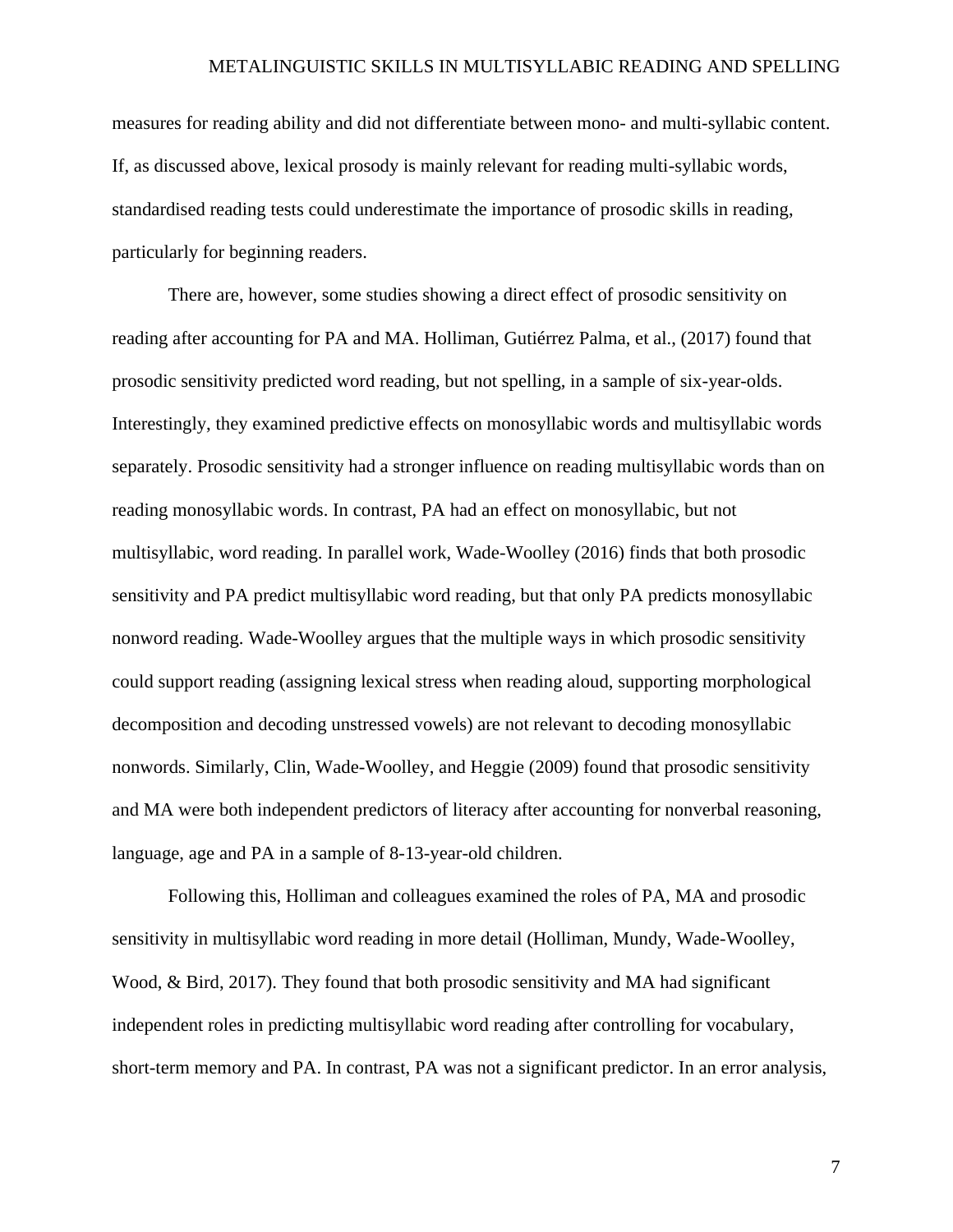prosodic sensitivity predicted stress placement errors if the sample was limited to children who were above chance on the prosodic sensitivity measure. There were, however, some limitations with this study: the children tested were 7-8 years old and so at the early stages of multisyllabic word reading and the multisyllabic word reading task was purposively difficult to allow detailed error analysis. Overall, throughout the literature, studies of prosodic sensitivity seem to find that prosody is important for reading and literacy development, however these measurements also have variable task reliabilities, ranging from .70 to .57 to .37 to .82 (Holliman, Gutiérrez Palma, et al., 2017; Holliman, Williams, Mundy, Wood, Hart & Waldron, 2014; Holliman et al., 2010a; 2010b, respectively). This demonstrates the difficulties present when measuring prosodic knowledge. Prosodic knowledge is not generally explicitly taught to English speaking children. It may, therefore, remain at a level of epilinguistic awareness (Gombert, 1992)<sup>1</sup>. Hence, children often find explicit reflection on the prosodic structure of words very difficult.

#### **Morphological Awareness (MA)**

Most words, particularly longer and multisyllabic words, are made up of several meaningful parts, or morphemes. Morphemes have been described as the glue that holds the lexicon together (Bolinger, 1968), or as "islands of regularity" in reading (Rastle, Davis, Marslen-Wilson & Tyler, 2000) due to their multifaceted role in carrying information about form (letters/sounds), meaning and grammar. While it is true that morphemes are usually spelled the same way in different words even if pronunciation varies (e.g., g*overn-government, electricelectricity*, plural s in *dogs, cats* and *horses*), it is also important to note that derivations commonly include slight shifts in spelling, pronunciation or meaning of individual morphemes.

<sup>&</sup>lt;sup>1</sup> For ease of expression we refer to prosodic sensitivity as a metalinguistic task throughout this paper. The task itself uses a metalinguistic approach, but it may be that it is not how prosodic sensitivity is typically used.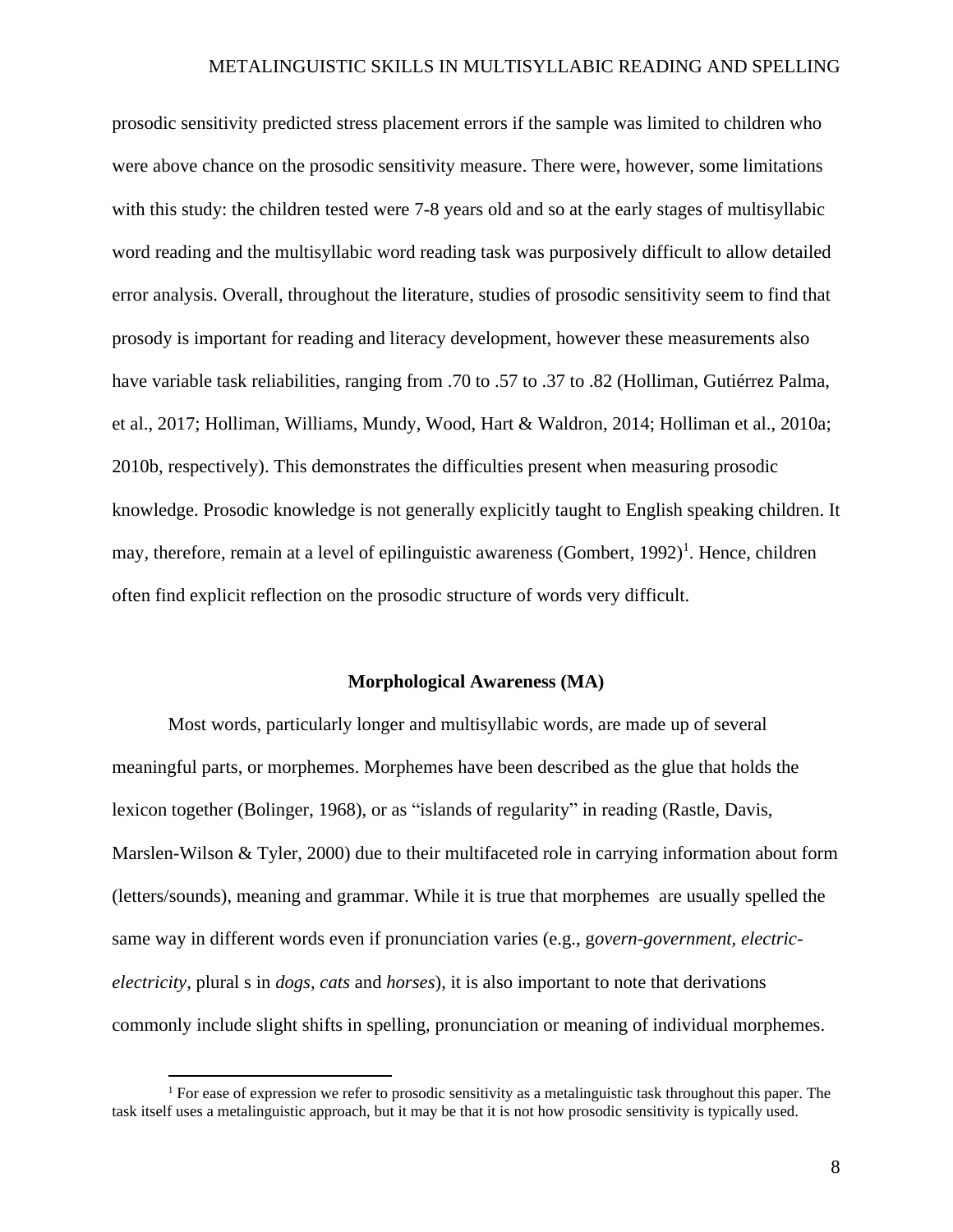These examples also illustrate that there is not a direct relationship between the number of morphemes and number of syllables in a word - morphemes can be comprised of zero-to-many syllables. Even so, most morphologically complex words are multisyllabic, particularly derivations.

Children use morphemes to guide their spelling from a young age. For example, six-yearolds are more likely to spell *'add'* correctly when the letters represent the root morpheme in the related words *'adds'* and *'addition'*, than in the unrelated word *'address'* (Deacon, 2008; Deacon & Bryant, 2006a, 2006b). Children also begin to produce these spellings more quickly (Breadmore & Deacon, 2018).

Knowledge about the morphological structure of words is likely to be particularly important when reading and spelling multisyllabic words, because these words are more likely to contain multiple morphemes. Morphological awareness (MA) is the ability to reflect upon and manipulate morphemes in spoken language. For example, being able to find or define the morphemes in a morphologically complex word (e.g., [un][fair][ness]) or being able to derive a morphologically complex word from a given root (e.g., *fair-fairness*). Variation in MA affects the ease with which children can use morphemes to support reading and spelling, because MA is applied during reading and spelling through multiple pathways (see Levesque, Breadmore & Deacon, 2020).

A good deal of evidence now shows that MA predicts children's word reading ability, even after accounting for the effects of PA and vocabulary (Carlisle & Stone, 2005; Deacon, Benere, & Paquarella, 2013; Deacon & Kirby, 2004; Gilbert, Goodwin, Compton, & Kearns, 2014; Kirby et al., 2012; Mahony, Singson, & Mann, 2000; McCutchen, Green, & Abbott, 2008). MA also predicts spelling ability after accounting for PA, orthographic knowledge,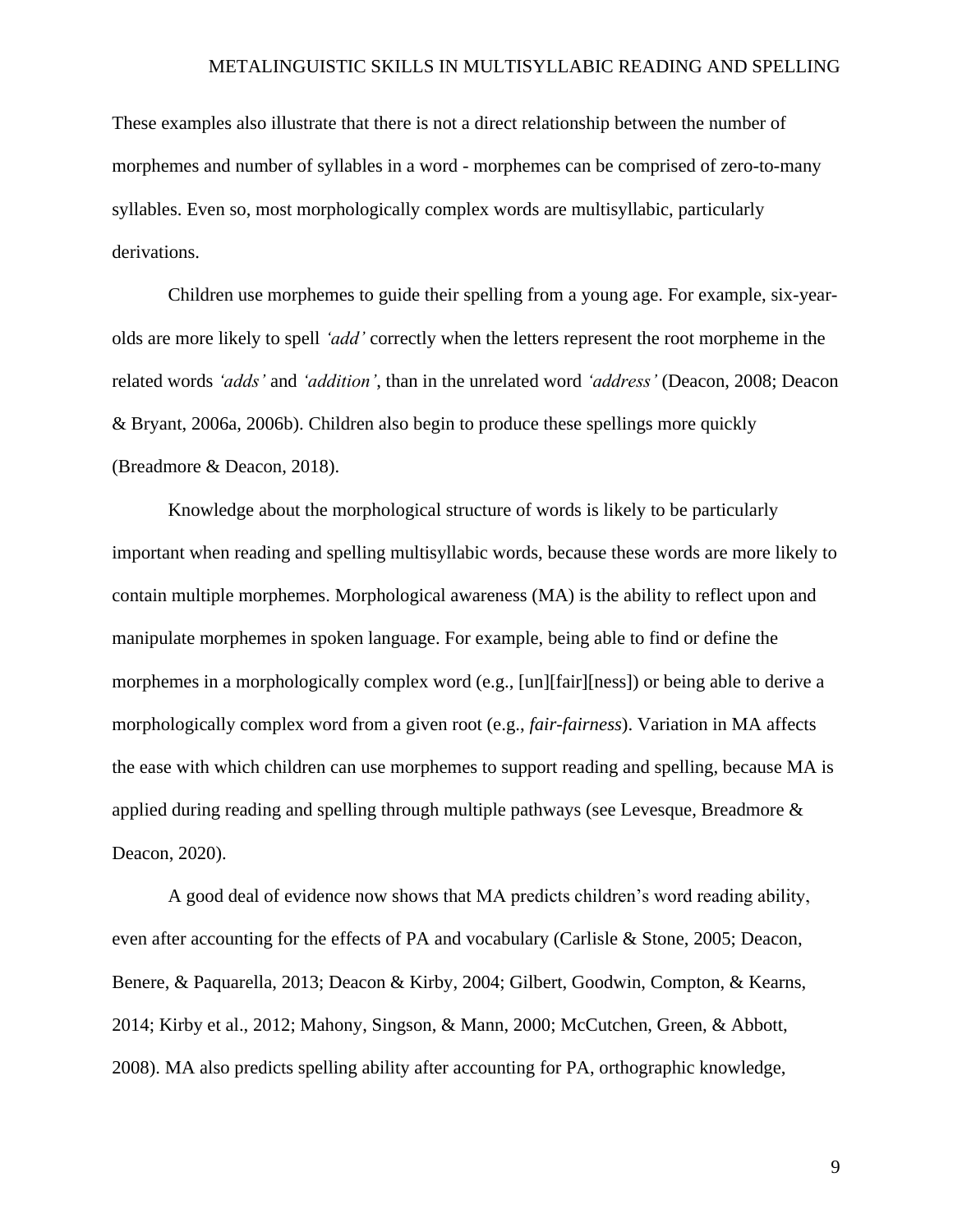vocabulary and rapid automatized naming (Apel, Wilson-Fowler, Brimo, & Perrin, 2012; Foorman, Petscher, & Bishop, 2012). However, these studies have not attempted to distinguish between the influence of MA in multisyllabic word reading or spelling. Instead, outcome measures are typically standardised assessments which include stimuli with a range of both syllabic and morphological complexity. Further, these studies have not examined the contribution of PA, prosodic sensitivity and MA simultaneously. This is important, because information from these different sources can conflict and how children reconcile inconsistencies will also affect reading and spelling accuracy.

Imagine, for example, spelling the word *'photography'*. Knowing the morphemes *'photo'*  and *'graph'* is useful in correctly predicting that in this context, the  $f/$  sound is spelt  $\langle ph \rangle$  on both occasions. The first vowel is a schwa, a particularly ambiguous sound to spell. Knowing the links to derivational relatives would help, but notice that the vowels in *'photo'*, *'photograph'* and *'photography'* are pronounced differently - this opaque morpho-phonological relationship occurs because pronunciation of the vowel is influenced by stress patterns. These derivational relatives have transparent morpho-orthographic relationship (morphemes are spelled the same) but an opaque morpho-phonological relationship (the sounds differ). Note that our definition of morpho-phonology includes both segmental and suprasegmental phonology (i.e., prosody). Knowledge about how stress patterns change pronunciation might help children to identify the morphological relationship between *photo* and *photography*, which in turn could help them to select the appropriate vowel grapheme to use to represent the unstressed first vowel in *'photography'*.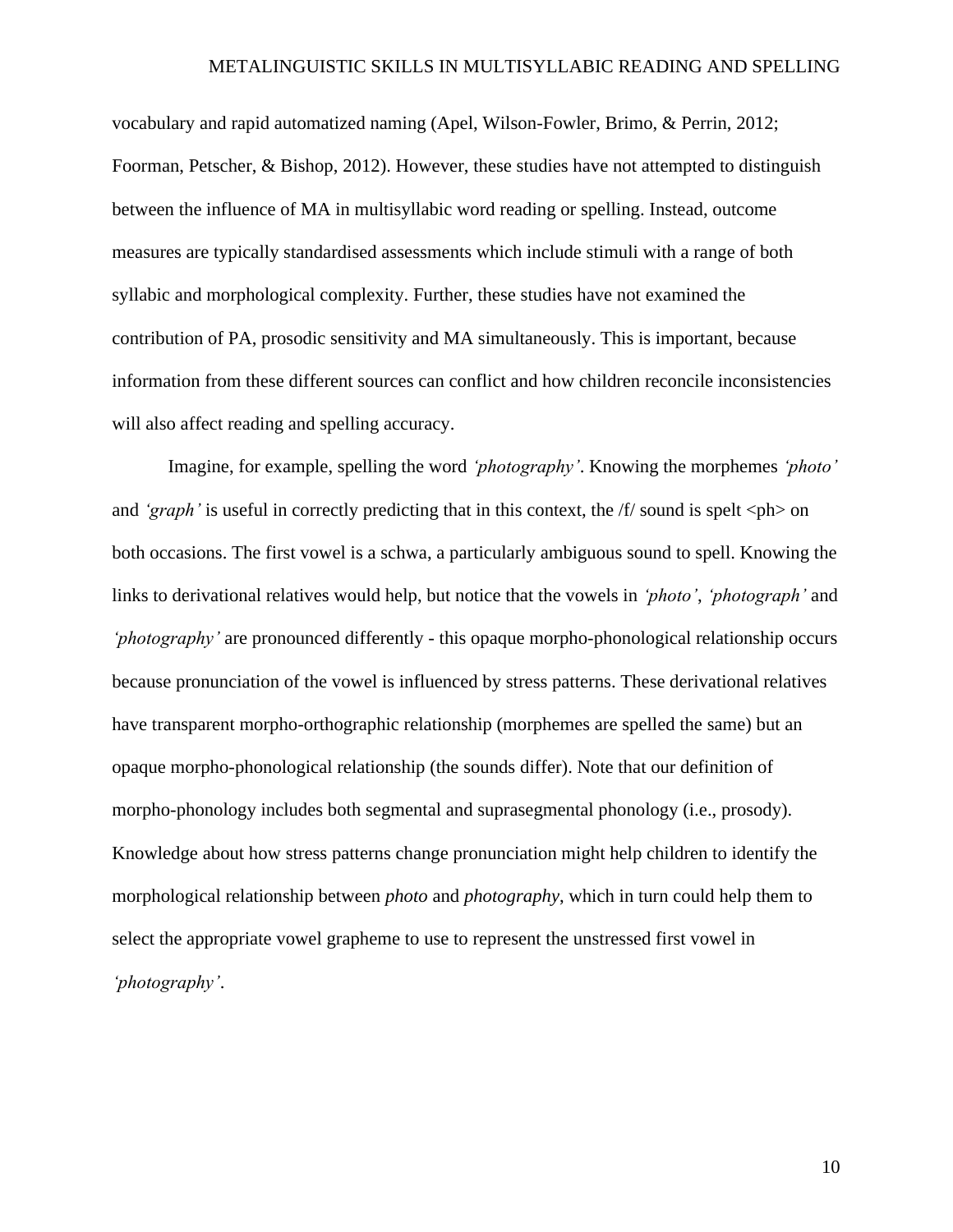# **The relationship between metalinguistic skills**

As demonstrated above, the linguistic skills PA, MA and prosodic sensitivity can be extremely important for the development of literacy in children. However, this relationship is a complicated one: phonology, morphology and prosody interact with one another, as in the example of *'photography'* above. Likewise, PA, MA and prosodic sensitivity all involve similar skills. Tasks measuring these skills are also likely to depend upon similar underlying factors, such as vocabulary and working memory. In order to disentangle influences of these skills, one must assess all three skills at the same time point, and ideally also measure general abilities such as vocabulary, working memory and IQ. Only a few previous studies have taken this approach, and these studies have tended to focus on beginning readers and on reading rather than spelling.

Despite these difficulties, based on the results of previous literature and ideologies of both the Grain Size Theory and Lexical Quality Hypothesis, we predict that accuracy would increase in multisyllabic word reading and spelling as knowledge of these metalinguistic skills increases, as words with multiple syllables are by nature comprised of these components. For example, a child who is a stronger reader is likely to read the first three syllables in 'electricity'(ɪləkˈ**trɪs**ɪtɪ/) and match them to a known morpheme in their lexicon such as 'electric'(/ɪˈ**lɛk**trɪk**/**). However, if knowledge of syllabic stress is unknown this would result in mispronounced phonemes, such as /ɪˈ**lɛk**trɪkɪtɪ/. An awareness of how stress alternation proceeds in multi-syllabic words would allow alteration to /ɪləkˈ**trɪk**ɪtɪ/, and, finally, contextual phonics knowledge of 'c' followed by 'i' being pronounced as /s/ not /k/ might lead to the correct pronunciation of /ɪləkˈ**trɪs**ɪtɪ/. In this case, difficulties in any of the three linguistic areas: phonology, morphology and prosody, could result in a misreading of the word.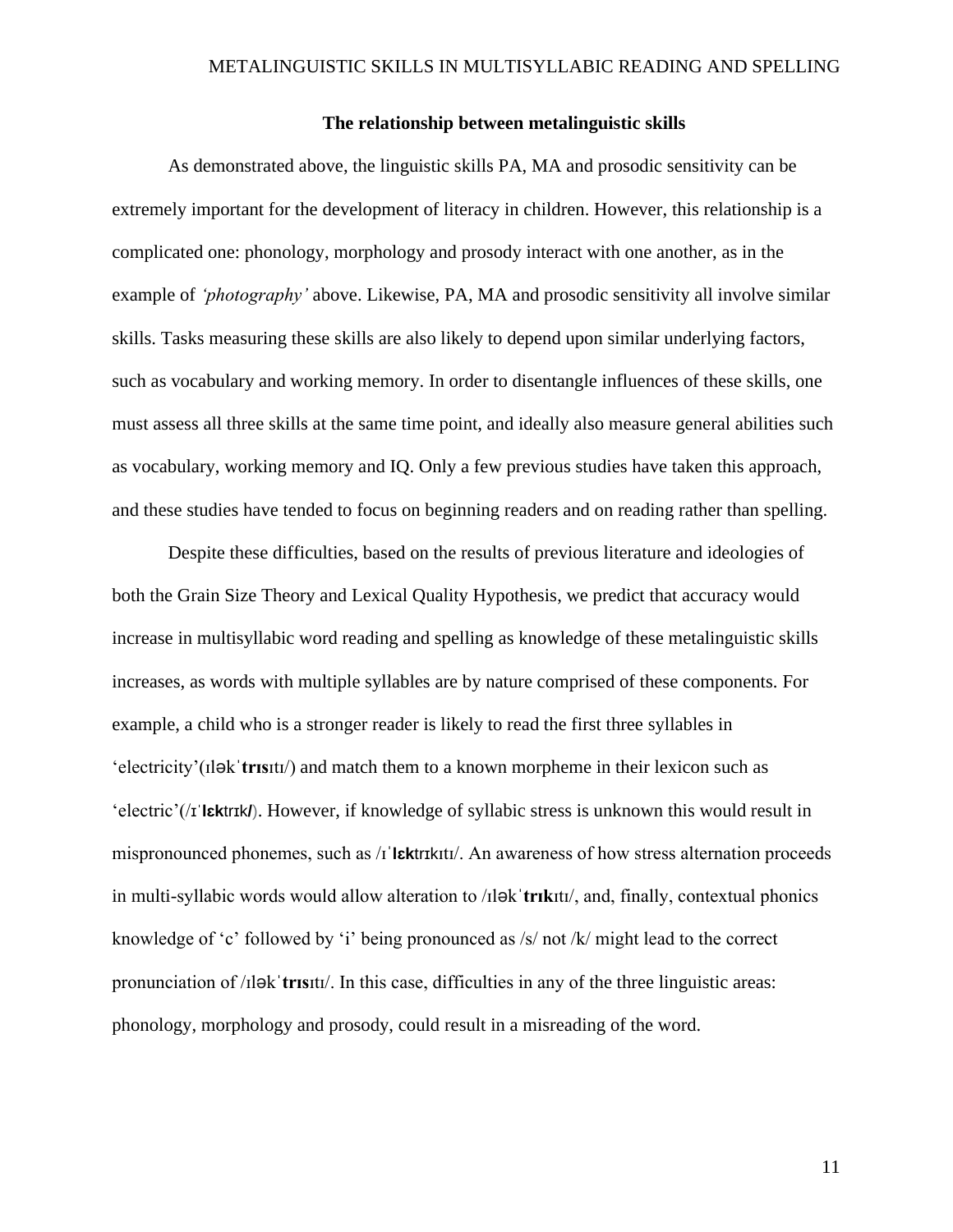In the current study, we examine the role of phonological awareness, morphological awareness and prosodic sensitivity in multisyllabic word reading and spelling. The relationship between these sources of knowledge about linguistic structure is likely to be complex, but a lack of empirical evidence limits our ability to integrate these skills into models of reading and a handful of studies currently seek to disentangle the relationship between morphology, phonology and prosody (Kim & Petscher, 2015). Of these only two specifically consider a purely multisyllabic set of words (Jarmulowicz, Taran and Hay, 2007; Holliman, Mundy, et al., 2017), whilst only one accounts for both reading and spelling (Holliman et al., 2014). None account for both reading and spelling in relation to multisyllabic word abilities (3 or more syllables) specifically. The current study aims to address this lacuna and delve into the predictors of success, by examining when children accurately decode multisyllabic words during both reading and spelling.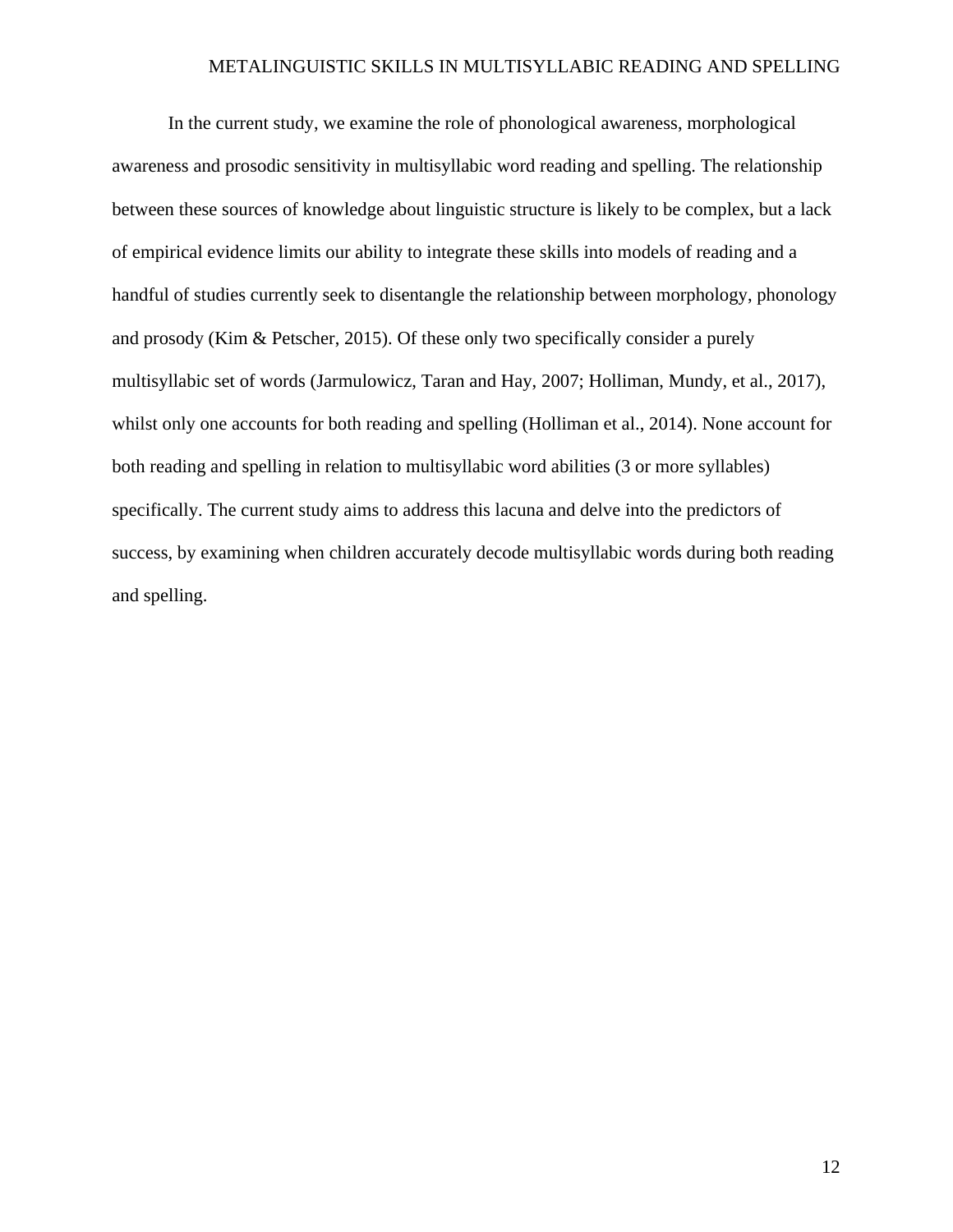# **The Current Study**

Holliman, Mundy, et al., (2017) previously looked at PA, MA and prosodic sensitivity as predictors for multisyllabic word reading in 7-8-year olds using an error analysis. We aimed to extend this work in several key ways. First, we use a wider age range of children (ages 7-10) to encompass a wider range of reading levels. As age 7-8 is a key turning point in literacy development from 'learning to read' to 'reading to learn' (Chall, 1983), it follows that a large proportion of 7-8 year olds will still be at the stage of 'learning to read'. By extending the age range tested from 7 to 10 years old, we can be confident that the large majority of the sample are in the early stages of 'reading to learn'. This is the stage at which children will begin to encounter a wide range of more complex words that are not already part of their spoken lexicon, and we predict that the nature of the skills used to learn these words differ from the skills used in younger children.

We include a standardised reading measure as well as a multisyllabic word reading task as this includes a wider range of words to mimic more closely the words the children were likely to encounter, as well as allowing us to verify that the children included were at a typical level of reading competency for their age. Previous studies have used either standardised measures, which do not delineate between mono and multisyllabic words (e.g. Holliman et al., 2014; Deacon et al., 2018), or have used very low frequency complex words, designed to induce high error rates (e.g. Holliman, Mundy et al., 2017). Instead, we wanted to examine the skills useful in reading complex, multisyllabic words, which may not necessarily be represented in standardised reading tests. Further, including a standardised reading measure allows us to understand the extent to which our multisyllabic word reading measure is equivalent to a standardised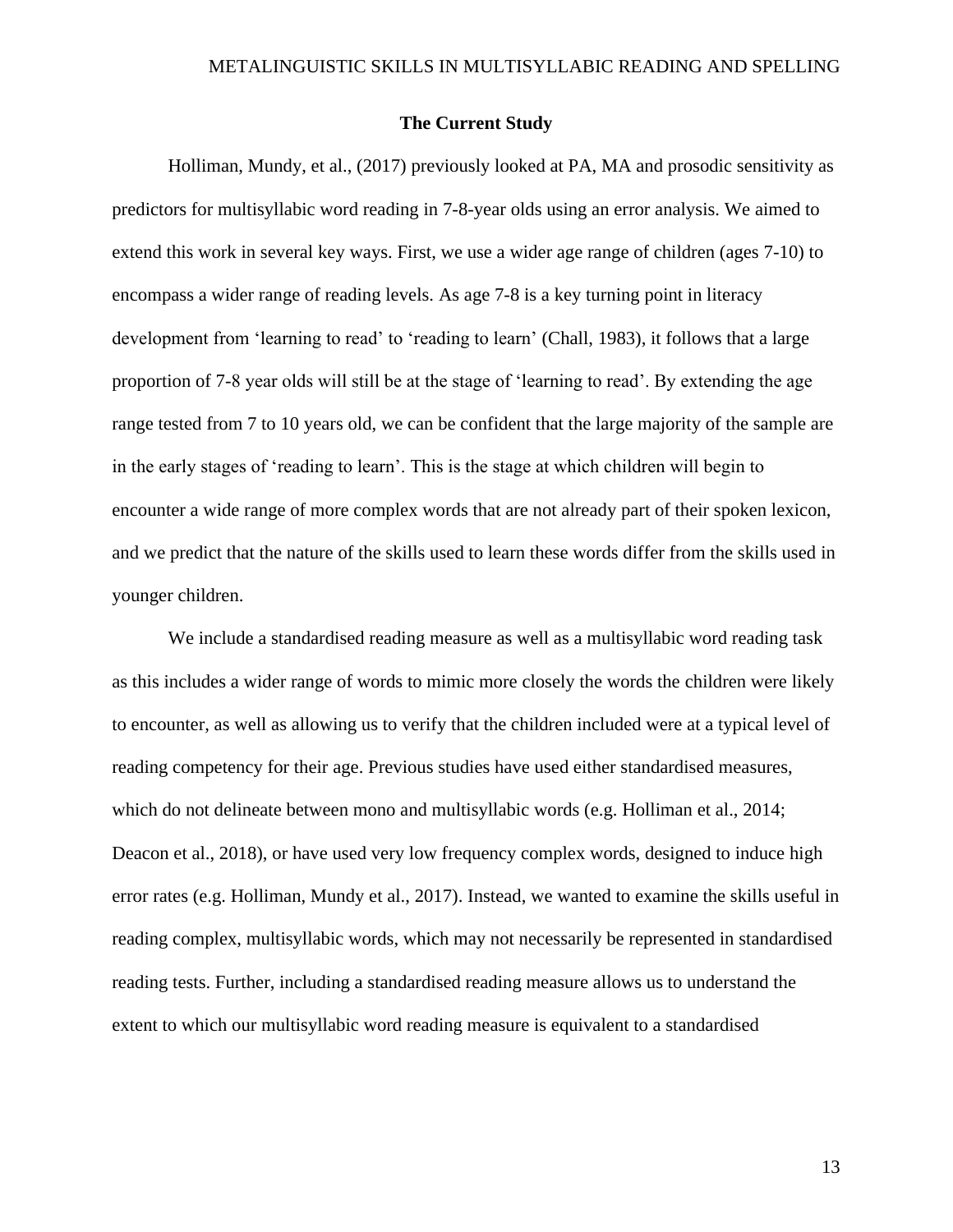We anticipate that PA, MA and prosodic sensitivity will all be significant independent predictors of word reading. However, given that PA becomes a relatively less important predictor of word reading as children get older and words get more complex (Hogan, Catts & Little, 2005; Kirby, Parrila & Pfeiffer, 2003), we might anticipate that PA will play a smaller role in multisyllabic word reading than it does in standardised reading measures. Indeed, Holliman, Gutiérrez-Palma, et al., (2017) demonstrate that PA is a significant predictor of monosyllabic, but not multisyllabic, reading.

Third, we include a parallel multisyllabic word spelling task to assess whether the same skills were important in spelling as well as reading. Previous studies have tended to focus on reading to the exclusion of spelling, but as described above, there are good reasons to believe that the two skills are different and place different demands on metalinguistic skills. In particular, one might expect prosodic sensitivity to be relatively unimportant in spelling because, in English, spelling does not consistently represent prosody. In contrast, prosody is essential for correct pronunciation during oral word reading.

Even though prosodic sensitivity might be important to multisyllabic oral word reading, these findings may not be directly relevant to spelling. Holliman et al., (2014, 2017) did not find a direct effect of prosodic sensitivity on spelling, even though PA and MA did play important roles. Therefore, we too anticipate that PA and MA will be significant predictors of spelling, while prosodic sensitivity will not be.

Finally, we aimed to strengthen the quality of the evidence in two ways. Firstly, by controlling for additional background factors: nonverbal cognitive ability, short-term memory and vocabulary. Secondly, by including what we anticipated would be the most appropriate and reliable measures of prosodic sensitivity, PA and MA, considering the broad age range of the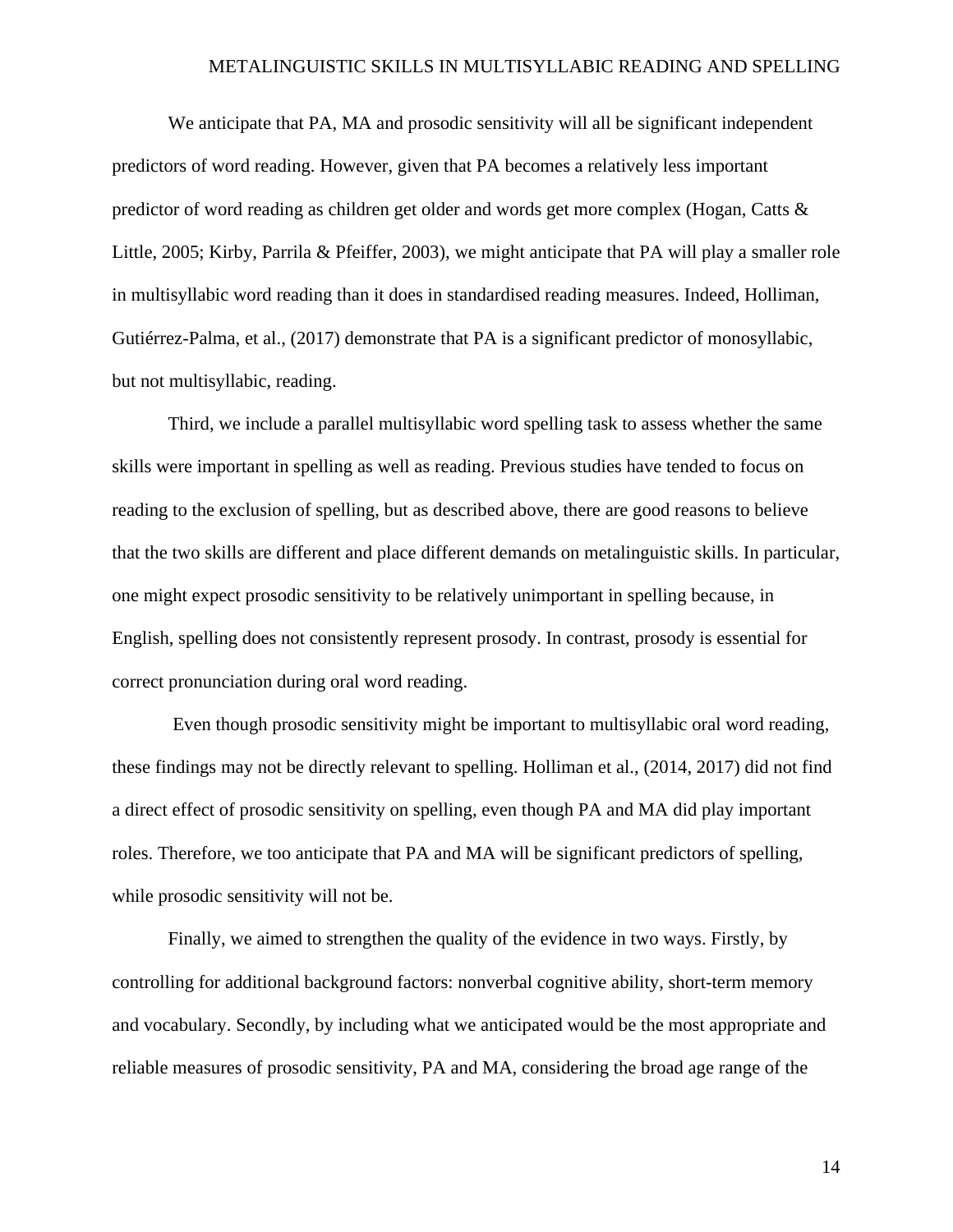children. To measure PA, Holliman, Mundy, et al., (2017) used spoonerisms, but this task has high working memory demands, which is likely to limit young children's performance. Hence, performance could be associated with multisyllabic word reading because of the working memory load inherent to both measures. Instead, we measured PA using blending and elision tasks, phonological skills more directly associated with reading and spelling. The measure of MA used by Holliman et al., was appropriate for 5-8-year-old children. However, because of our wider age range of participants we selected a similar measure which included a wider range of morphemes to increase the sensitivity of the task and ceiling effects in older participants (Deacon, Breadmore & Chen, in prep)*.* The prosodic sensitivity measure used by Holliman et al., (the DEEdee task), had shown moderate reliability  $(a= .66)$ , so we included this measure.<sup>2</sup>

Based on our reading of previous research, we hypothesised that PA, MA and prosodic sensitivity would predict multisyllabic word reading through a direct significant association after controlling for non-verbal ability, short-term memory, vocabulary and age. Conversely, we predicted that prosodic sensitivity would only have an indirect association with multisyllabic word spelling, and therefore only PA and MA would be unique predictors of spelling. If appropriate, we can use mediation analysis to assess the indirect influence of prosodic sensitivity via MA and PA on reading and spelling.

<sup>&</sup>lt;sup>2</sup> We aimed to supplement this with a new measure of lexical prosodic sensitivity, in contrast to the phrasal prosodic sensitivity measured by the DEEdee task. The new task created and piloted within this study is an English translation of the Three Mountains task (Calet et al., 2015). However, early in data collection it became clear that the task was extremely difficult for participants and reliability was low. It is therefore not reported further, nor used within our analyses.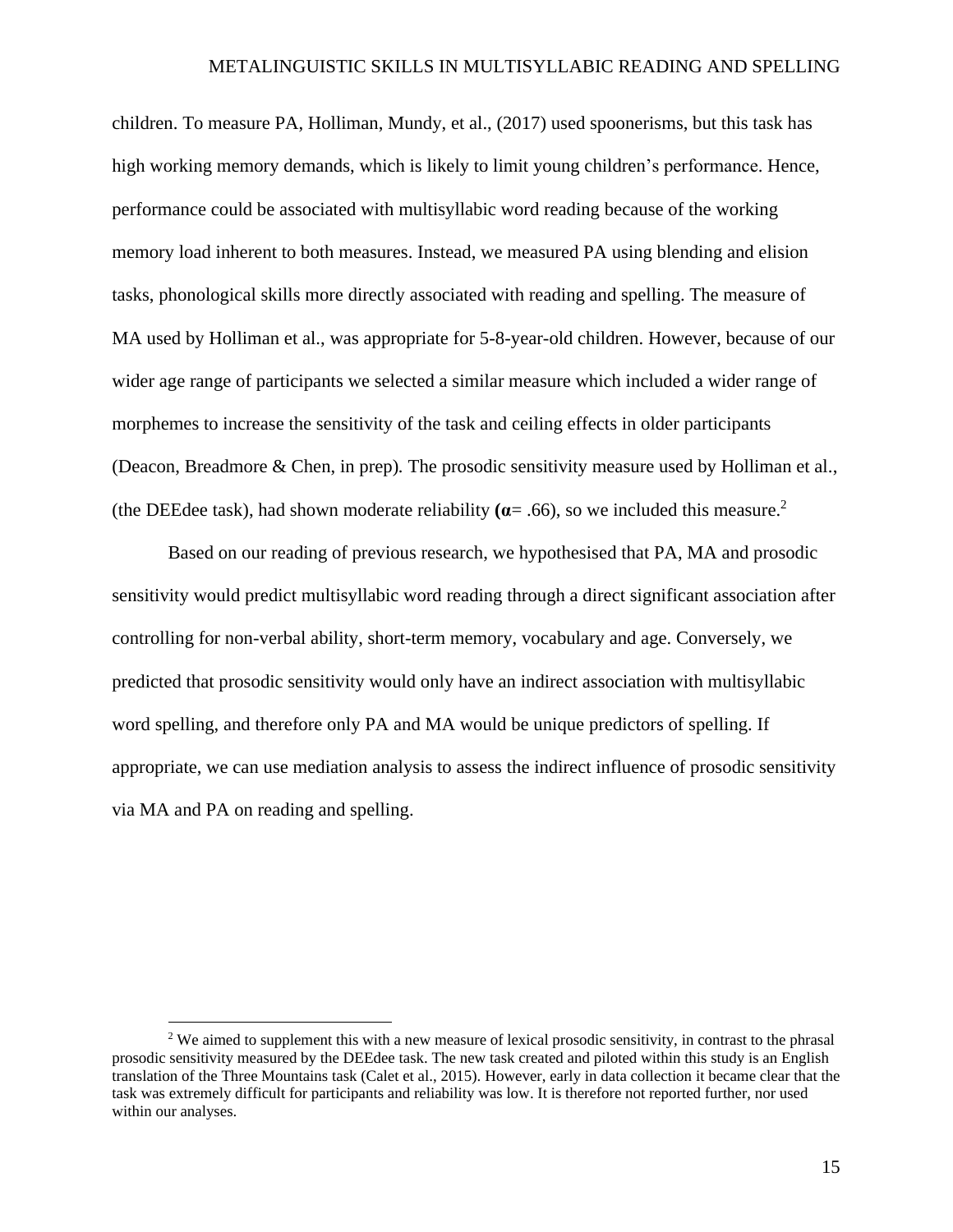## **Methods**

We implemented a correlational study looking at the predictive relationship between, MA, PA and Prosodic Sensitivity in relation to Multisyllabic word spelling and multisyllabic word reading ability in children ages 7 to 10 years of age. We did this through measuring an extensive battery of control variables whilst also including measures relevant to the desired meta-linguistic skills.

# **Participants**

Seventy children aged 7 to 10 years were recruited from two state schools in [removed for review], through opt in parental consent. Both parental consent and verbal assent was gained from all 70 children. The children were from Year 2 (N= 11), Year 3 (N= 31), Year 4 (N= 18) and Year 5 (N= 10). There were 28 males and 42 females with an age range of 7 years 0 months  $-10$  years 7 months (M=8.36, SD= 1.10). Both schools' proportions of pupils eligible for free school meals was above and well-above average respectively, meaning that the sample was somewhat socio-economically disadvantaged. Both schools were performing well overall, having received UK government inspection reports (Ofsted) rating them as 'good'.

Six children in the sample were diagnosed as having Special Educational Needs (SEN), including ADHD, Dyspraxia or Otitis Media (a.k.a. Glue-ear). The first language of all of the children was English, although 13 of the children were bilingual. All of these children were included in the sample to ensure it was representative of the full range of ability.

#### **Procedure**

Children completed the following tasks individually in the same order (to control for spill-over effects between tasks): reading tasks, prosodic sensitivity, PA, MA, short term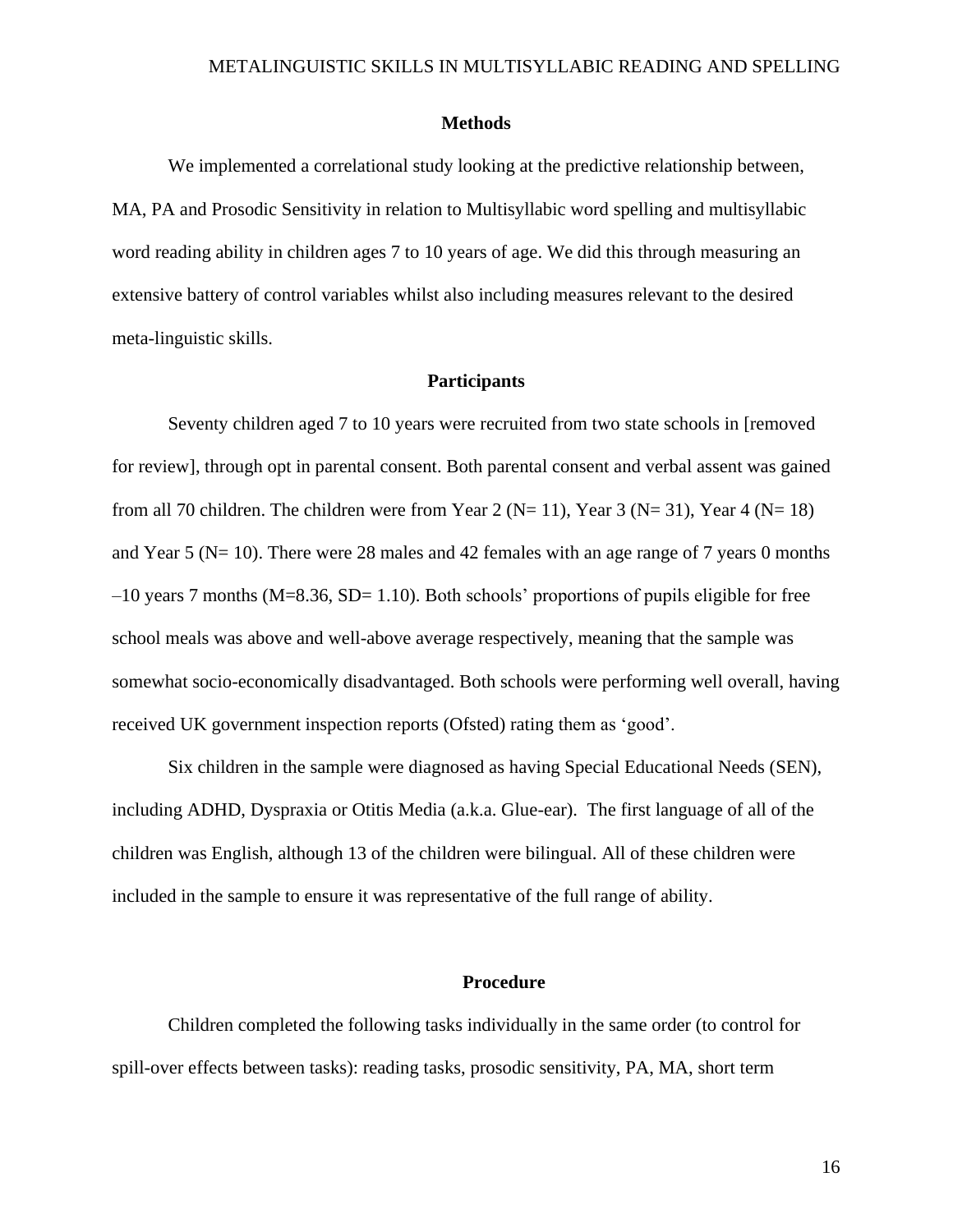memory, non-verbal cognitive abilities and vocabulary. Spelling was assessed in small groups. All testing was carried out by the first author. Testing occurred in four to five separate fifteenminute instalments over two to three weeks for all children. The assessments were completed in a quiet area in the school.

# **Measures**

# **Background Measures**

# **Verbal and non-verbal cognitive abilities**

Verbal and non-verbal cognitive ability were measured using the Wechsler Abbreviated Scale of Intelligence II (WASI-II; Wechsler, 2011) in accordance with the standardised instructions. This test consists of four separate tasks, two measuring verbal abilities (Vocabulary and Similarities) and two measuring non-verbal abilities (Matrices and Block Design). Raw and age standardized scores were given for each task, together with an overall verbal and non-verbal IQ.

# **Short-Term Memory**

Recall of digits forward subtest from the British Ability Scales II (BAS2; Elliot, Smith, & McUlloch, 1996) was used as a measure of short-term memory. The task was administered in line with the manual. Children heard sequences of numbers read aloud by the administrator and needed to repeat these numbers back in the exact same order. Sequence lengths increased from a block of 2 digits, to a block of 9 digits until the participant could no longer remember the lists and only got 1 or less sequences right within a block. Total number of sequences correct was used in analysis.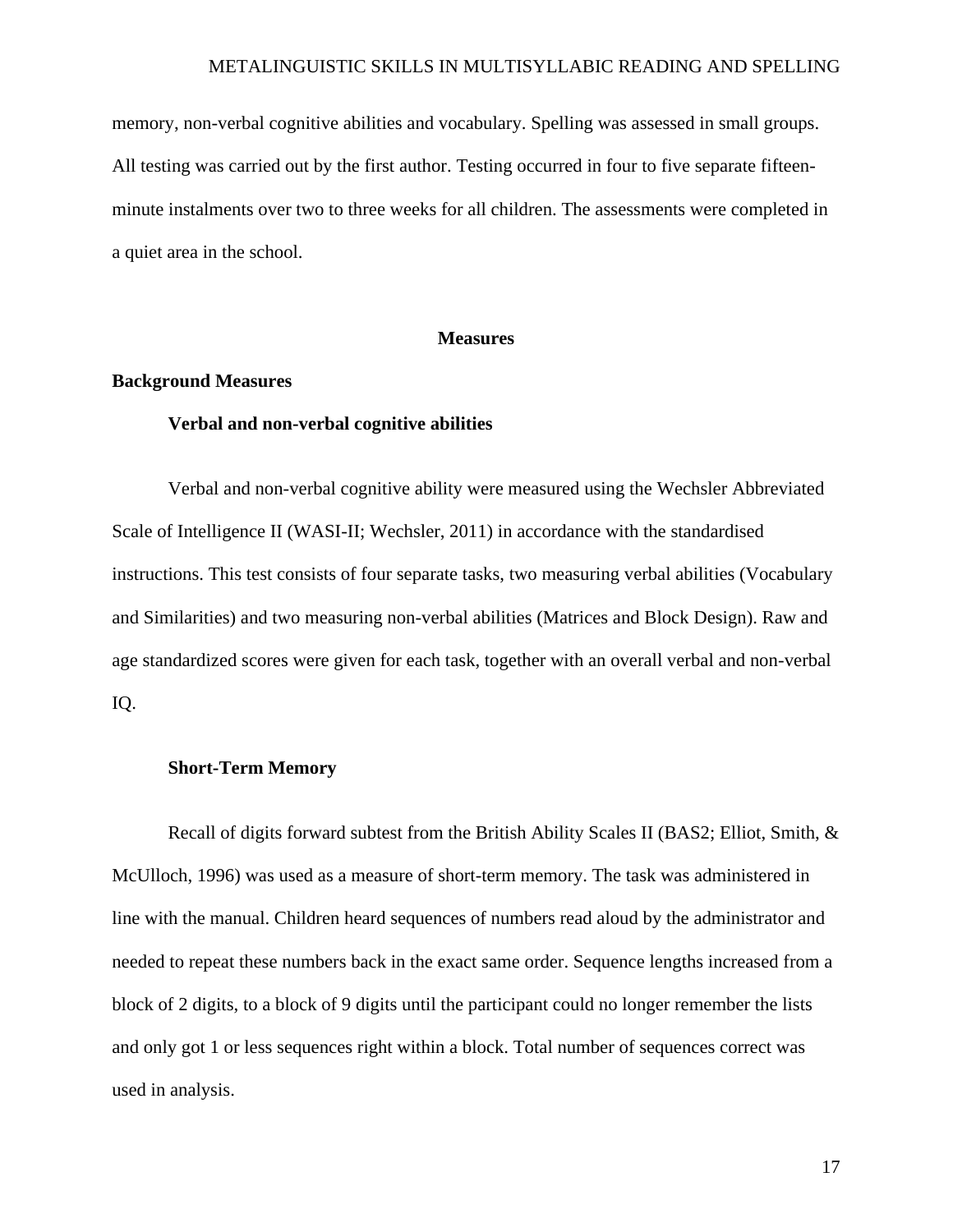# **Single Word and Non-Word Reading Ability**

The Diagnostic Test of Word Reading Processes (DTWRP; Forum for Research in Literacy and Language, 2012) was administered in line with the manual to assess children's single word reading of regular and irregular words and non-words. Standardised scores and reading ages are given.

# **Predictor Variables**

# **Phonological Awareness**

PA was measured using the Blending Non-words subtest and Elision Subtests from the Comprehensive Test of Phonological Processing (CTOPP; Wagner, Torgesen, & Rashotte, 1999). The Elision subtest measures a child's ability to remove phonological segments from spoken words to form other words. Meanwhile, the Blending Nonwords subtest measures the ability to synthesize sounds to form nonwords. Both subtests include manipulating various sized units from syllables to single phonemes. Scores on the two tasks were combined. A scaled score of these two subtests is used for analysis.

### **Morphological Awareness**

Morphological awareness (MA) was measured using the derivations subtest of *The Morphological Awareness Task* (Breadmore, Deacon, & Chen, in prep- 2019). This task requires children to listen to an incomplete sentence and input the last word, using the correct derivation. For example, the children are given a word and told and that they may have to change it a little bit to complete a sentence. For example, '*The word is happy*. *Ava is happy, she is playing…*'. The correct answer is '*happily'*. This list consists of twenty-five items with no discontinuation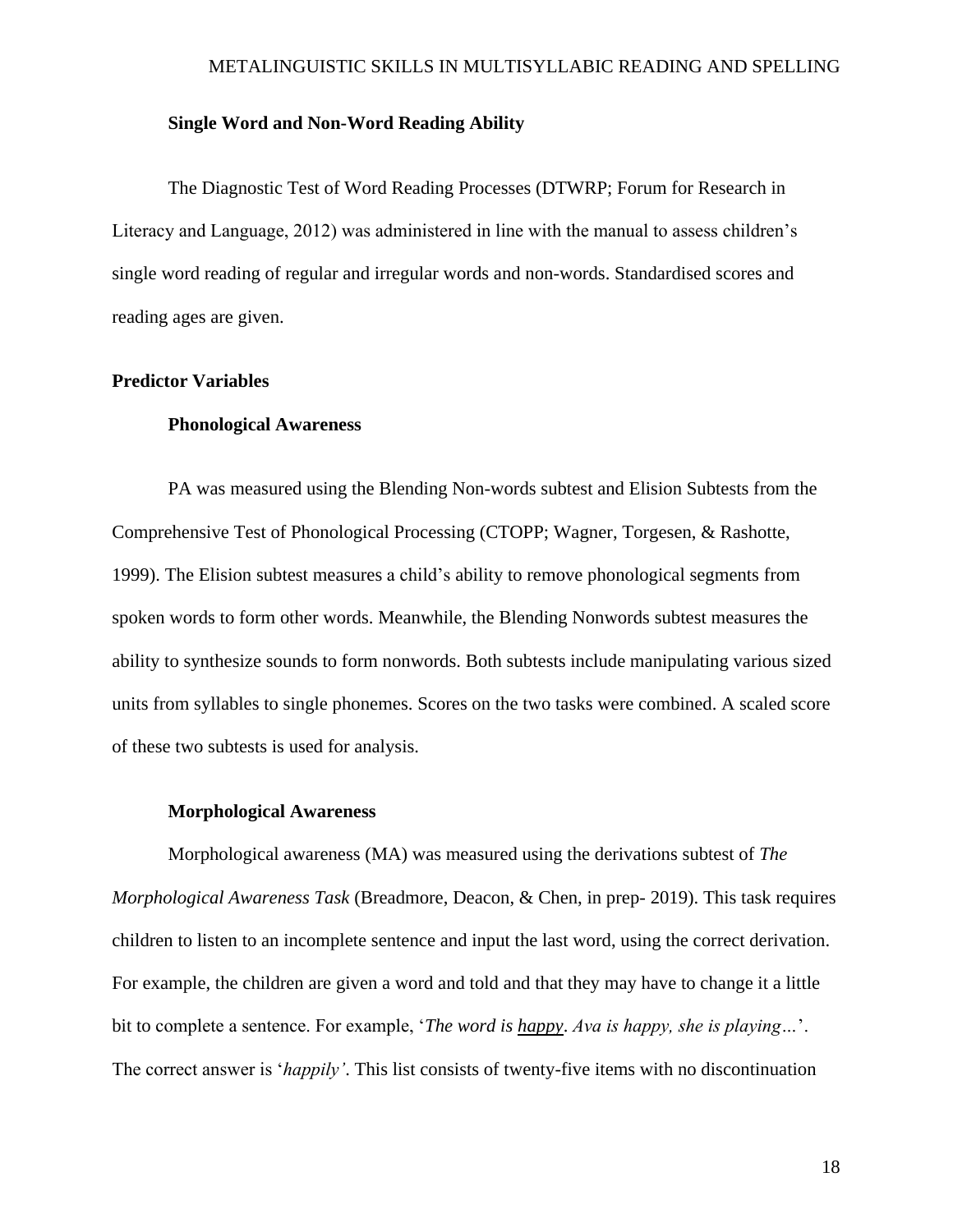rule. Cronbach's alpha for this subtest in the current study is  $\alpha = .80$ . Raw scores are used in analyses.

# **Prosodic sensitivity**

The DEEdee task (Whalley & Hansen, 2006) was used as a measurement of prosody. In this task, children listen to a recording of a familiar target phrase (either a title of a children's film, a fairy-tale or nursery rhyme), and then hear two sound sequences. After listening to the target phrase the children hear one DEEdee stress pattern after another. Once a child has heard both they are asked to indicate whether the first one or the second one sounds more like the target phrase. This means that for this task one DEEdee sequence has the same stress pattern as the target, and the other sequence is a distractor. Distractors occurred as targets in other trials. For example, for the target *'Lady and the Tramp'* the phrase DEE-dee-dee-dee-DEE (capital DEE's indicate stressed syllables) retains the prosodic structure of the target, while DEE-dee-DEE-DEE-dee (representing '*Little Miss Muffet'*) does not. The task consists of eighteen items, including two practice items, with no discontinuation rule. Reported Cronbach's alpha is  $\alpha$  = .66 (Holliman, Mundy, et al., 2017). The sample specific reliability was  $\alpha = 46$ . In order to improve reliability, 4 items were removed, which raised reliability to  $\alpha = 0.59$ . Base reliability was higher between the schools in separation (.69 and .65), however, due to school effects, was not as high when combined. Raw scores are used in analyses.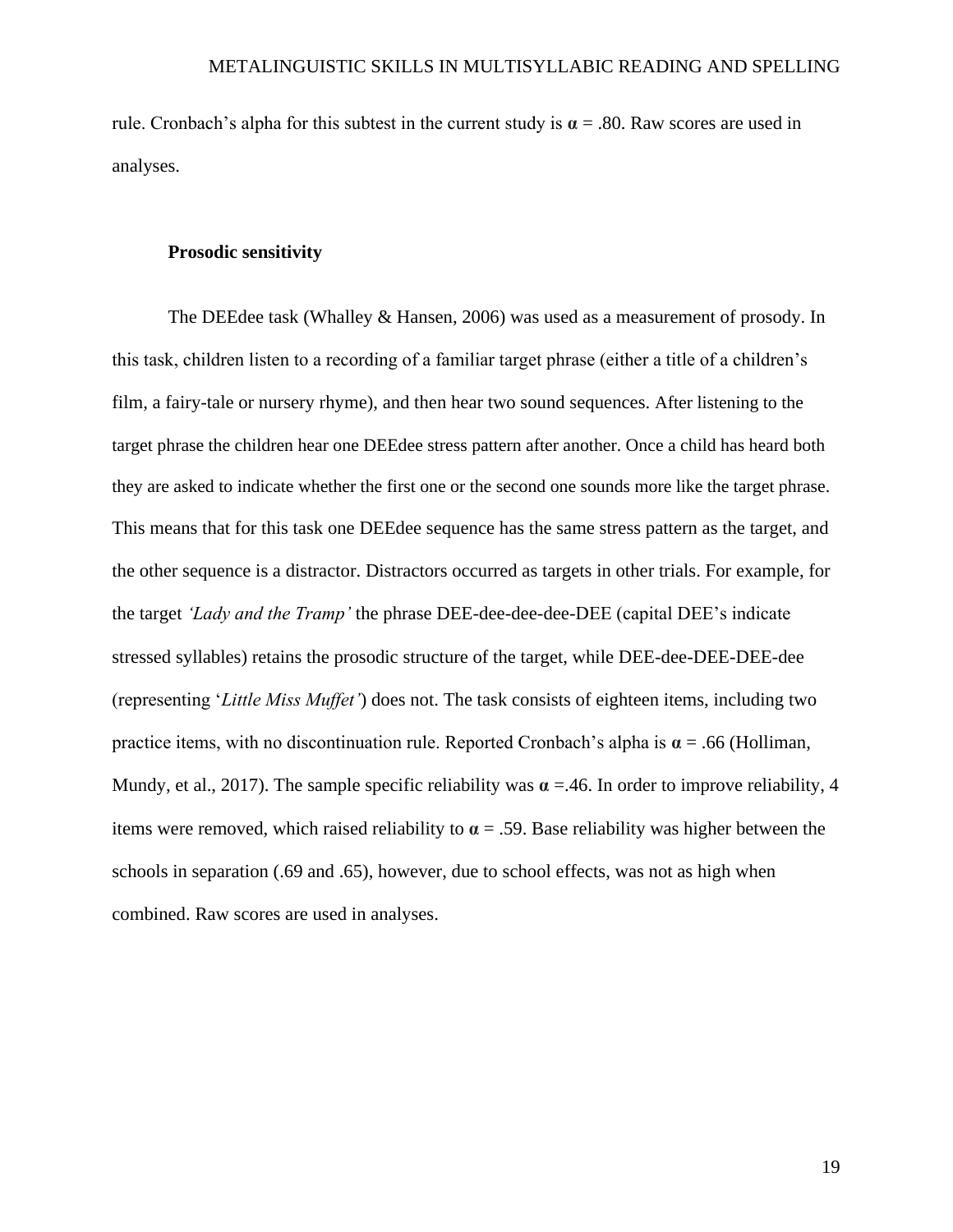# **Outcome Measures**

# **Multisyllabic Word Reading**

A multisyllabic word reading test was developed from a parallel task created by Heggie, et al., (2010) but including higher frequency words. This was because Heggie et al., purposefully only used extremely low frequency words in order to conduct an error analysis instead of an accuracy analysis. However, as the current study intended to test accuracy rather than errors, an adaption was necessary. Twenty-five words ranging from 2-6 syllables were selected from the UK National Curriculum in England for Spelling (Department for Education, 2014). Across the different syllable lengths, the new 25 words were matched for word frequency using SUBTLEX -UK, based on frequencies for CBBC (a UK children's TV channel; van Heuven, Mandera, Keuleers,  $\&$  Brysbaert, 2014). The list of items is provided in Appendix 1, with summary statistics in Table 1. Both the 25 low frequency words from Heggie et al., and the 25 higher frequency words were administered, but only scores from the high frequency word list are reported in this paper. Reading results were coded as correct or incorrect based on whether they were pronounced correctly or not. In order to avoid spondee errors (no stress placement due to word sections spoken separately and slowly) all children were asked to read the words as a whole after a spondee attempt before moving on to the next word, ensuring there were no spondee errors. Cronbach's alpha for this task was  $\alpha = 91$ . Raw scores are reported.

\*\* Table 1 about here\*\*

# **Multisyllabic Spelling**

The Multisyllabic Word Spelling Task was created as an analogue to the Multisyllabic Word Reading Task. This task included 32 multisyllabic words with no discontinuation rule.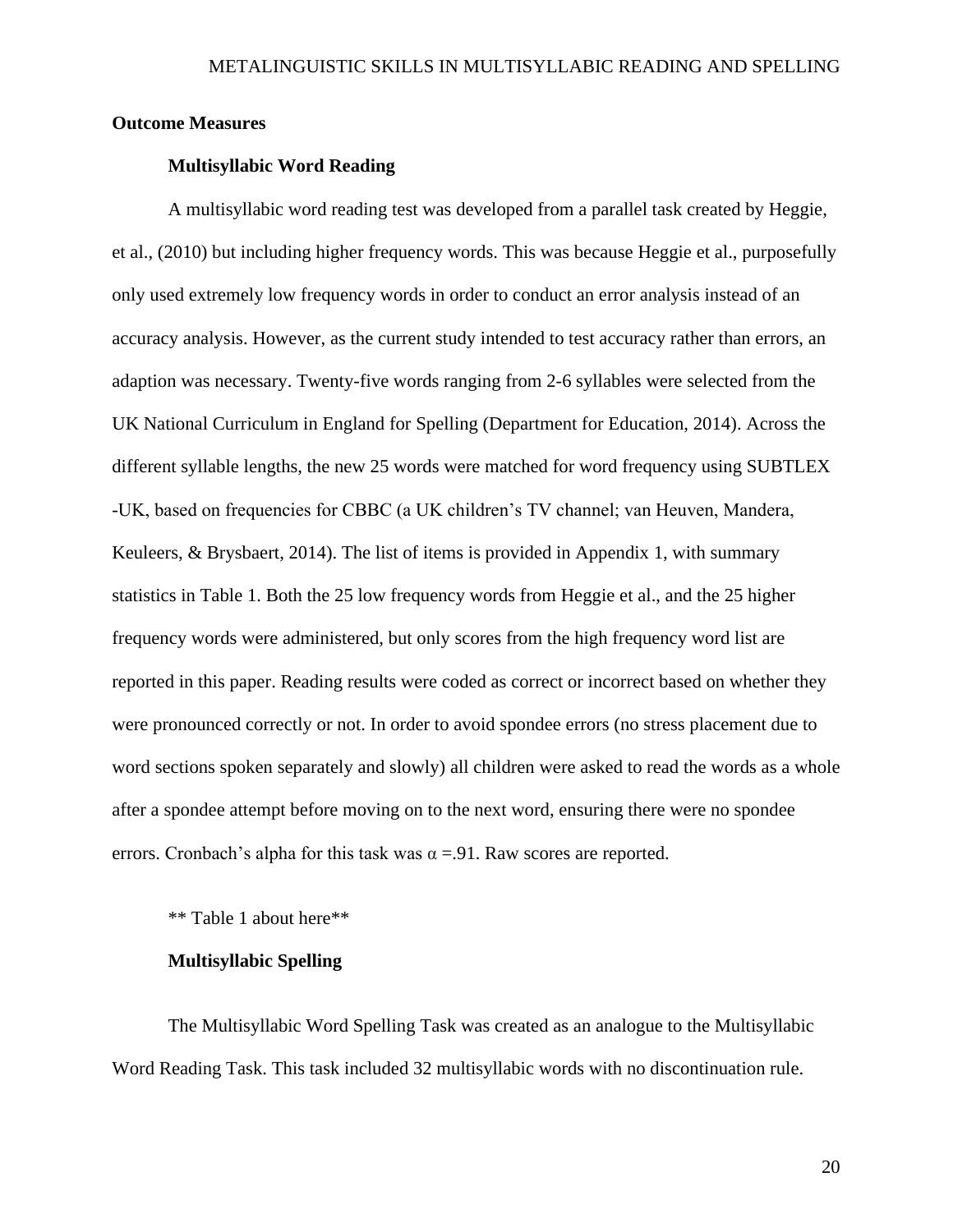Words were selected from the Government's National curriculum in England for Spelling (Department for Education, 2014) from the age appropriate curriculum (Year 3 to 5). Words ranged from 2 to 6 syllables in length. Low frequency, medium frequency and high frequency words of each length were included in this task and subsequently in the analysis of this paper (SUBTLEX -UK, CBBC; van Heuven et al., 2014). Across lengths, t-tests confirmed that the words were matched for frequency (t values ranged from 0.82 to 0.95). Stimuli are presented in Appendix 2 and summarised in Table 1. This task was administered in small groups of 2-4 children who would hear the target word, then hear an example sentence containing the word, and finally hear the word again. Children would then write their answers down individually on paper. This was the only task administered within a group setting when possible, all other tasks were measured one-to-one. Any children who displayed extremely high levels of difficulty completed the task individually. Spelling results were then coded as correct or incorrect based on accuracy. Raw scores were used for analyses. Sample specific Cronbach's alpha for this task was  $\alpha = 87$ .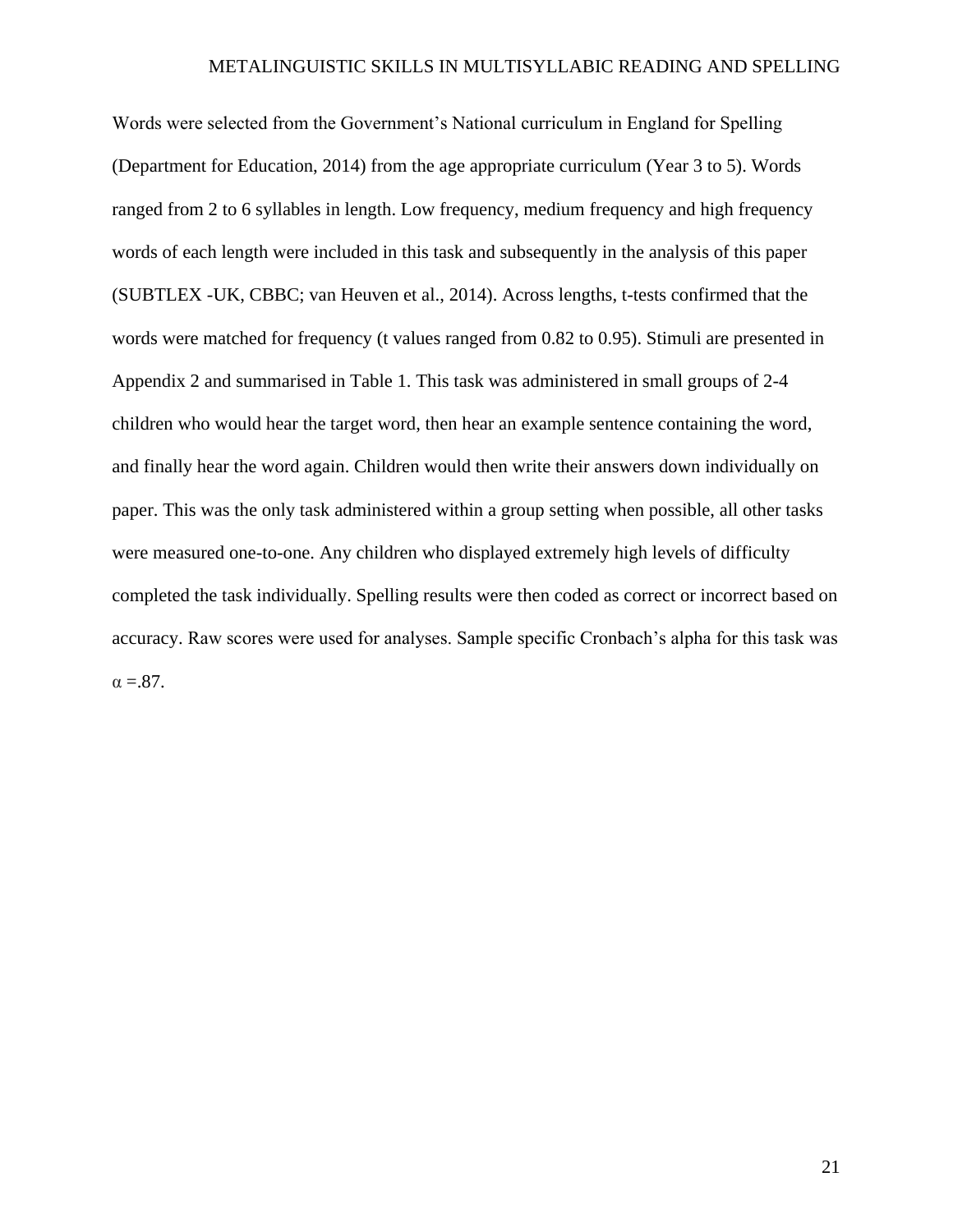### **Results**

Descriptive statistics for the sample are shown in Table 2. The measure of short-term memory was positively skewed, so it was transformed using a log transformation. Standardised reading ability and multisyllabic reading were negatively skewed and so were transformed using a reverse score transformation to ensure a normal distribution and inverted for ease of interpretation. Verbal and nonverbal IQ were close to general population norms, while standardized word reading was slightly above average.

A correlation matrix showing the associations between the different variables is shown in Table 3. Generally, there were moderate intercorrelations between the variables, with the exception of the prosodic sensitivity measure, which was not significantly associated with the other predictor variables<sup>3</sup>. All of the background and predictor variables were significantly associated with multisyllabic reading and spelling, which indicates it is appropriate to include them in a multiple regression. Notably, the standardised reading measure showed only a moderate correlation with the multisyllabic reading and multisyllabic spelling measures, providing support for the view that it is useful to examine multisyllabic literacy specifically.

We intended to include a mediation analysis assessing whether the effect of prosodic sensitivity on reading and spelling was mediated by other metalinguistic skills, but as there was no significant correlation between prosodic sensitivity and PA and MA, one of the essential preconditions for mediation was not met, and this analysis therefore will not be included.

 $3$  We do not believe that null correlations were a result of floor effects on the measure of prosodic sensitivity. Only one child scored 0. A further 21 children had accuracy at, or just below 50%, which could be considered chance performance. We did not remove participants with performance at or below chance because to do so would limit variability and impose a false lower bound on this measure, rendering it inappropriate for multivariate analysis.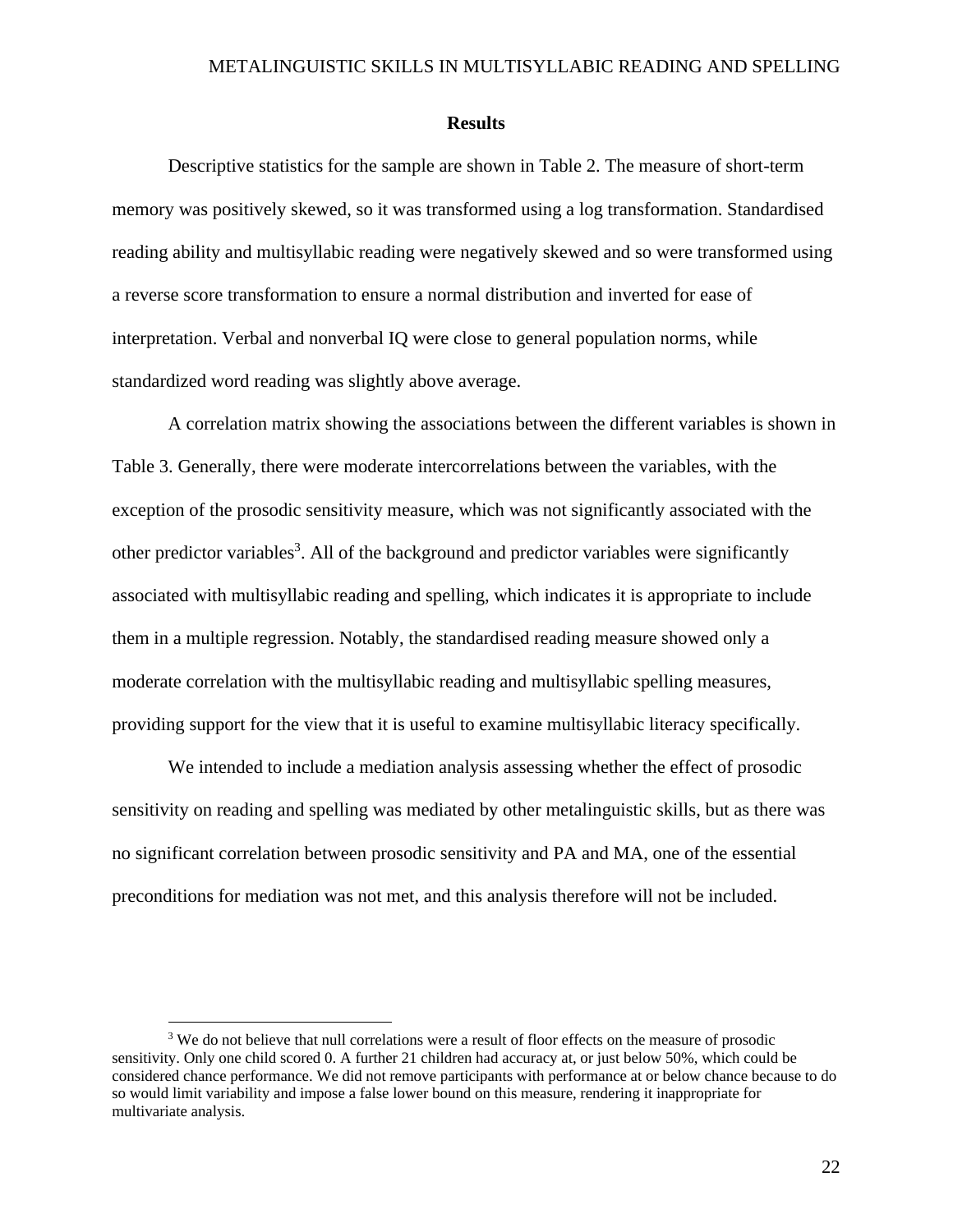Two hierarchical multiple regressions were conducted, with multisyllabic reading and multisyllabic spelling as outcome variables respectively. In each case, we included the background variables age, non-verbal IQ, vocabulary and short-term memory in the first block. In both cases these variables accounted for a good proportion of the variance in the outcome. The three metalinguistic variables (PA, MA and prosodic sensitivity) were then included in the second block.

# *PA, MA and prosodic sensitivity as predictors of multisyllabic word reading*

With respect to reading, the background variables accounted for 40.8% of the variance, while MA, PA and Prosodic sensitivity in combination accounted for a further 9.8%. MA ( $\beta$  = .476,  $p$ < .001) and prosodic sensitivity ( $\beta$  = .174,  $p$ < .05) were significant predictors of multisyllabic word reading when controlling for age, IQ, vocabulary, short-term memory and other metalinguistic skills. However, PA ( $\beta$  = .187,  $p$  = .11) was not a significant predictor (see Table 4).

#### *Significant contributions to multisyllabic word reading*

To assess the unique significant contributions of these metalinguistic skills for multisyllabic word reading, separate analyses were conducted consisting of three further hierarchical regressions. Each regression included a third step to isolate MA, PA or prosodic sensitivity from the other 6 variables, to analyse their separate unique contributions. In relation to multisyllabic word reading this indicated that MA  $(p<.001)$  displayed a significant unique contribution when controlling for age, vocabulary, non-verbal IQ, short-term memory, PA and prosodic sensitivity. Prosodic sensitivity displayed a significant unique contribution to multisyllabic word reading when controlling for age, vocabulary, non-verbal IQ, short-term memory, PA and MA  $(p = .04)$ . Lastly, PA when controlling for age, vocabulary, non-verbal IQ,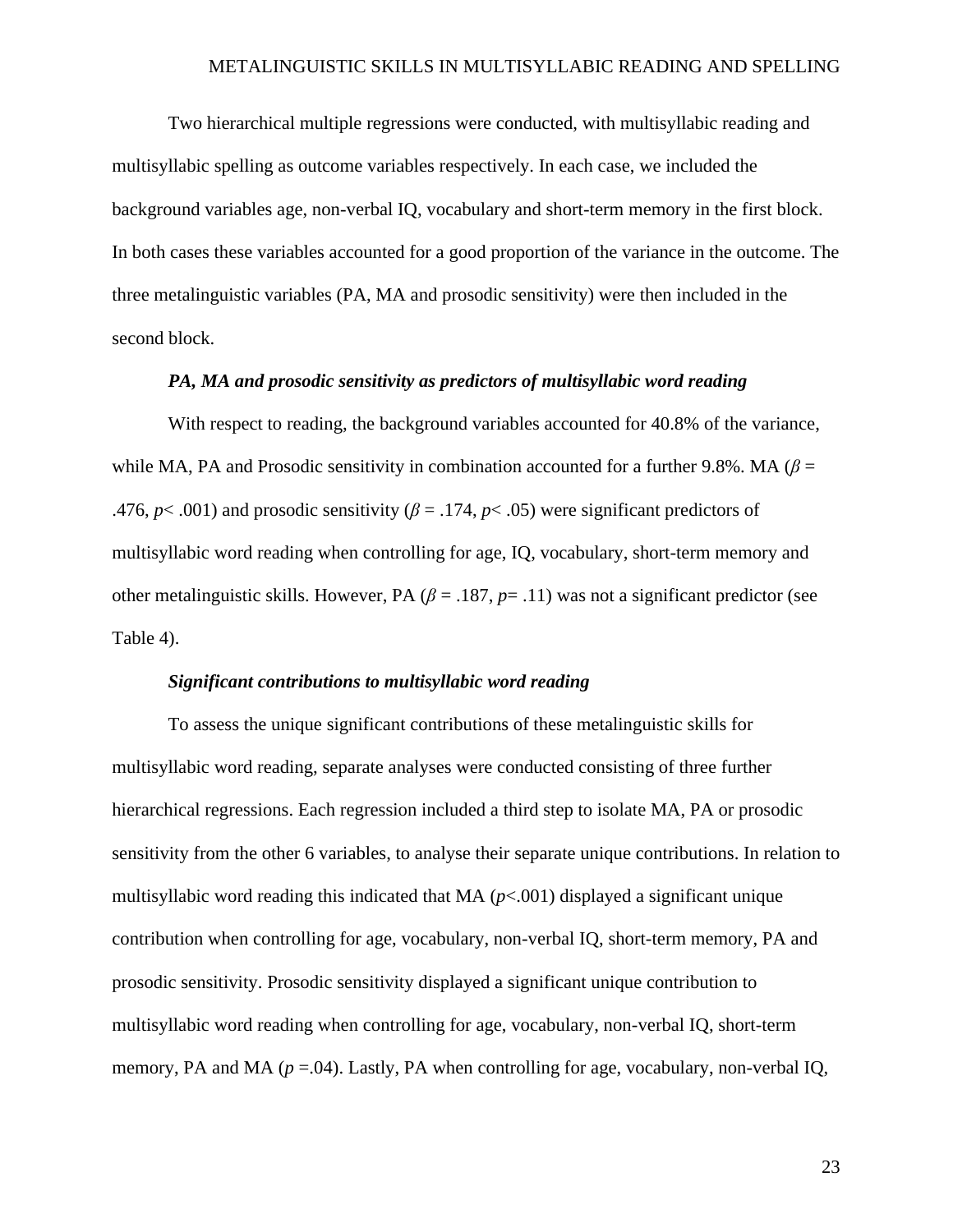short-term memory, MA and prosodic sensitivity did not display a significant unique contribution ( $p = 11$ ).

# *PA, MA and prosodic sensitivity as predictors of multisyllabic word spelling*

With respect to spelling, the background variables accounted for 44.9% of the variance in outcome. The three metalinguistic variables added a further 9% of variance. This analysis demonstrated that MA ( $\beta$  = .256,  $p$  = .05), and PA ( $\beta$  = .322,  $p$  < .01) were significant independent predictors of multisyllabic spelling after controlling for background and other metalinguistic variables. In contrast, prosodic sensitivity did not account for significant variance in multisyllabic spelling  $(\beta = .089, p = .311)$ .

# *Significant contributions to multisyllabic word spelling*

In relation to multisyllabic word spelling, MA  $(p=.05)$  displayed a significant unique contribution when controlling for age, vocabulary, non-verbal IQ, short-term memory, PA and prosodic sensitivity. PA displayed a unique significant contribution  $(p< .01)$  when controlling for age, vocabulary, non-verbal IQ, short-term memory, MA and prosodic sensitivity. However, as expected, Prosodic sensitivity did not display a unique significant contribution to spelling accuracy (*p= .*25*)*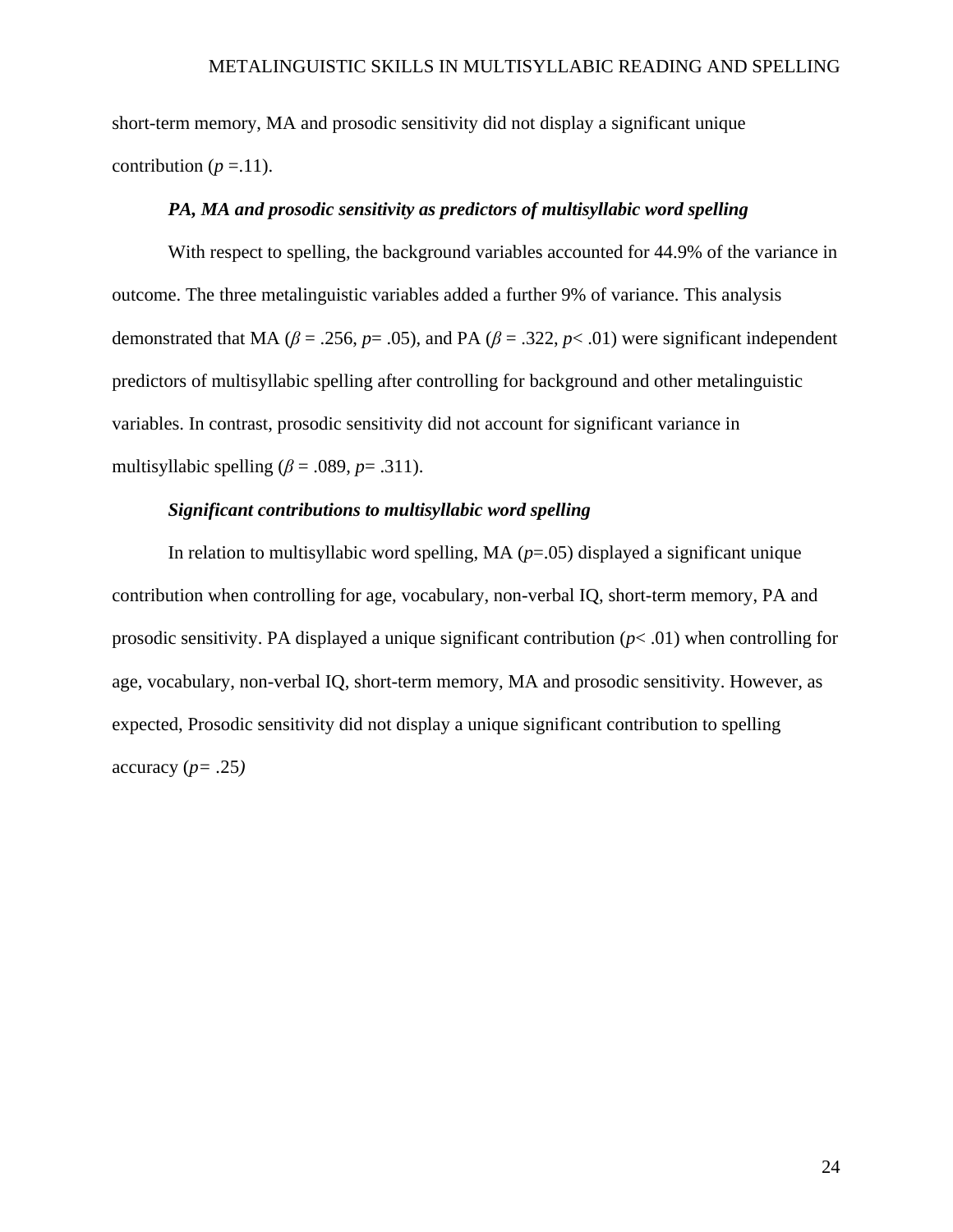# **Discussion**

This study examined the predictors of multisyllabic word reading and spelling in a group of 7-10-year-old children. To our knowledge, this is the first study to examine the role of all three metalinguistic predictors in multisyllabic reading and spelling tasks. After controlling for age, vocabulary, IQ and short-term memory, both prosodic sensitivity and MA were significant independent predictors of multisyllabic word reading, while PA was not. In multisyllabic word spelling, both PA and MA were significant independent predictors, but prosodic sensitivity was not.

The current research provides support for the growing body of literature indicating that MA is an important predictor of both reading and spelling, particularly in multisyllabic words (Clin et al., 2009; Holliman, Mundy, et al., 2017; Jarmulowicz, et al., 2007). This is logical since multisyllabic words are more likely to be multimorphemic. It is likely that awareness of morphemes within longer words supports memory mechanisms for both spelling and reading, acting as "islands of regularity" in printed words (Rastle et al., 2000).

PA was a significant predictor of multisyllabic spelling, but not multisyllabic reading. This lack of an association between PA and multisyllabic reading is in line with the findings of Holliman, Gutiérrez-Palma et al., (2017) and is a potential explanation for the regularly reported finding that PA is an important predictor of early literacy, but becomes less important as children grow older (Hogan et al., 2005; Kirby et al., 2003). As children get older and their reading becomes more advanced, the words they read are more likely to be multisyllabic and multimorphemic, and therefore difficult to decode using grapheme-phoneme correspondences alone. As a result, PA becomes less important as a predictor, while MA and prosodic sensitivity become relatively more important for reading. In contrast, we found that PA was a significant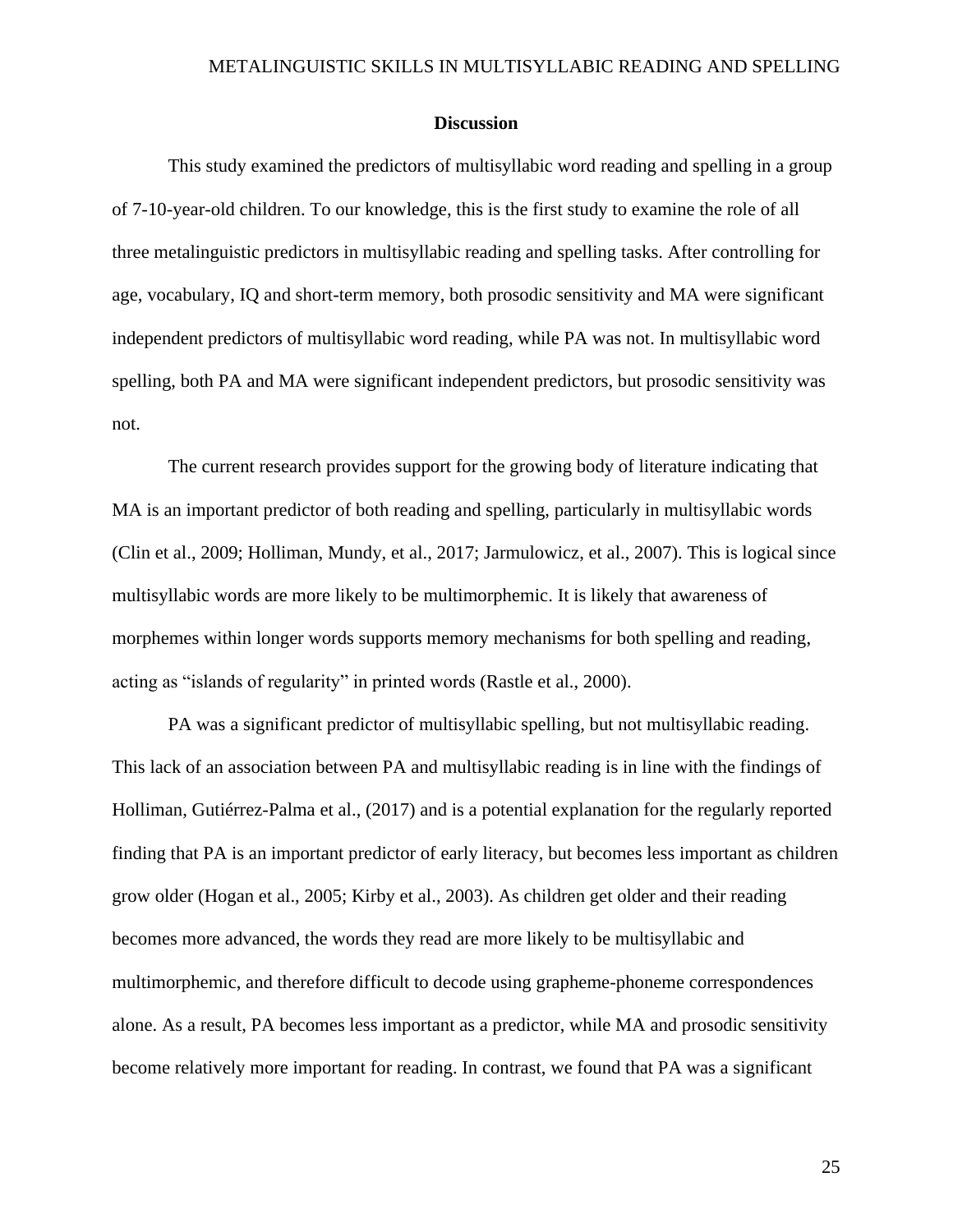predictor of multisyllabic spelling, a task which could be expected to place higher demands on phonological skills, as children need to segment a word and hold those segments in memory as they produce the spelling.

Prosodic sensitivity was a significant direct predictor of multisyllabic reading, but not spelling. This is perhaps the most striking finding, given that much of the previous research has often indicated an indirect, rather than a direct, role for prosodic sensitivity in literacy (Deacon et al., 2018; Holliman et al., 2014; Wood et al., 2009). However, it is in line with findings suggesting that prosodic sensitivity may have an important role to play in multisyllabic word reading, where lexical stress assignment is not always clear from the written form of a word (Holliman, Gutiérrez Palma, et al., 2017; Holliman, Mundy et al., 2017; Wade-Woolley, 2016).

Differences in the nature of the tasks might also be key to understanding why prosodic sensitivity predicts reading but is not a significant predictor of spelling. In spelling-to-dictation, the correct prosodic structure of the word is provided by the experimenter. High quality lexical representations that include prosodic information may speed auditory word recognition (Perfetti & Hart, 2002), but in terms of spelling processes, the speller's receptive awareness of prosody just needs to be good enough to use this information to support auditory word recognition. They do not necessarily need to rely on prosody during the spelling processes. In the absence of information about prosody, correct spellings could still be produced by relying on knowledge of PA, morphology and orthography. In contrast, in oral reading, the reader has to accurately construct prosodic structure to produce the correct pronunciation in an oral reading task - here the knowledge has to be both accurate and secure.

Holliman et al., (2014) argue that prosodic sensitivity has reciprocal associations with vocabulary, and both vocabulary and prosodic sensitivity predict the development of PA and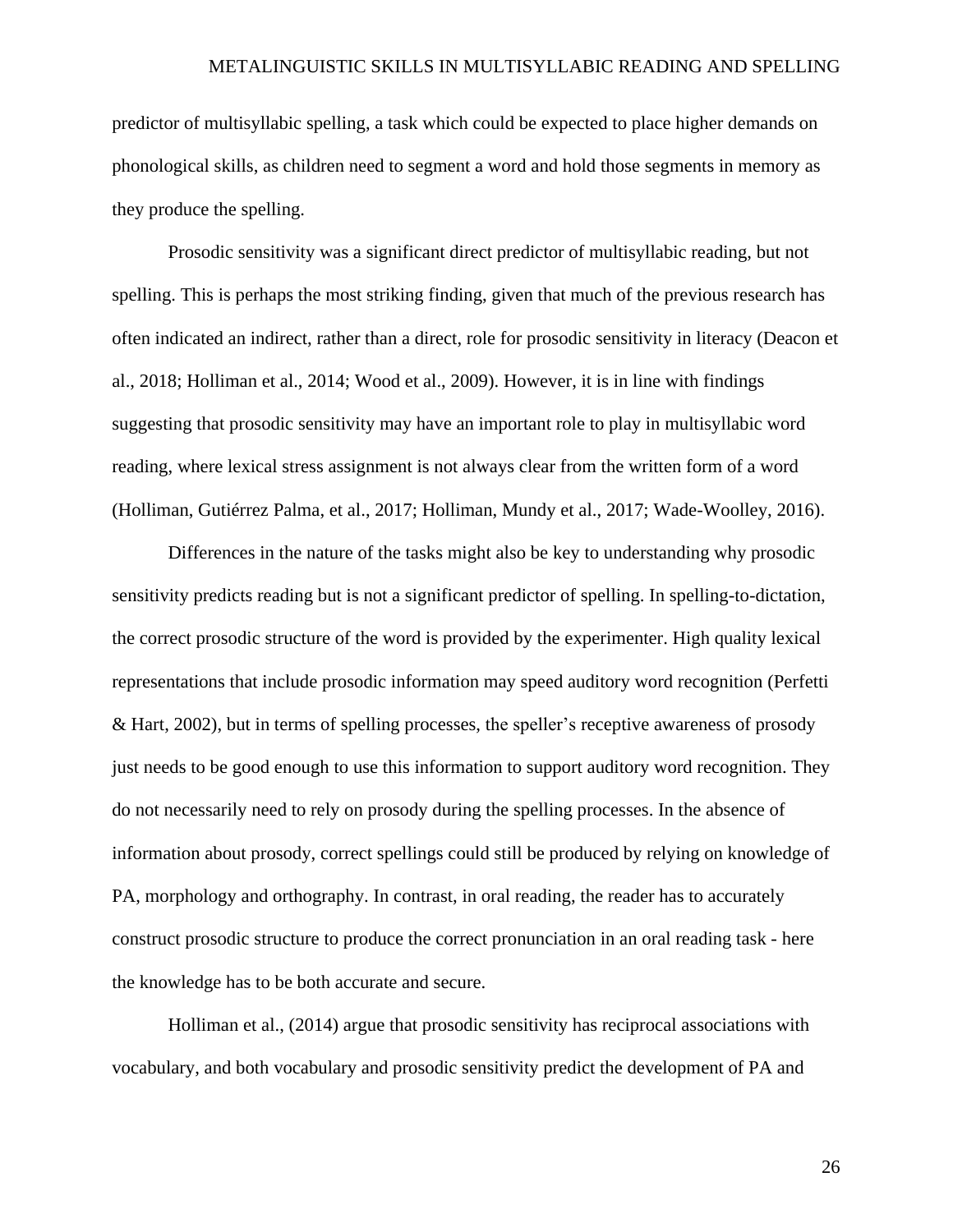MA. They also showed that all three metalinguistic skills (PA, MA and prosodic sensitivity) play significant independent roles in a standardized measure of word reading. However, our findings suggest that prosodic sensitivity and MA play independent roles in multisyllabic reading, while PA does not. In contrast, prosodic sensitivity does not seem to have a direct influence on spelling (either monosyllabic or multisyllabic), whereas PA and MA have a direct influence on both. Future research should carry out more detailed comparison of the skills required for reading and spelling monosyllabic and multisyllabic words.

The nature of the skills required for literacy tasks vary depending on the nature of the task at hand and the nature of the words used within the task. Prosodic sensitivity has a direct influence on reading, but no direct influence on spelling. PA is important for spelling and, while it is widely established that it is an important influence on early reading, our data suggest that it becomes relatively less important in multisyllabic word reading. MA is important for both multisyllabic word reading and spelling. Typically, standardised measures of reading and spelling have not recorded how many monosyllabic and multisyllabic words are included at different stages of development. Our findings suggest that it is potentially important to understand the nature of the items used within different literacy tasks, due to the composition of the words used, even when accounting for age. This finding supports and extends previous research in the area (e.g. Holliman, Mundy et al., 2017; Wade-Woolley, 2016). This could also be a concern within studies assessing the role of prosody in literacy, as these also often do not differentiate monosyllabic and multisyllabic literacy tasks, which this research shows could have an effect.

There are some limitations within our research and some findings which should be interpreted with caution. We had planned to examine mediated (indirect) effects of prosodic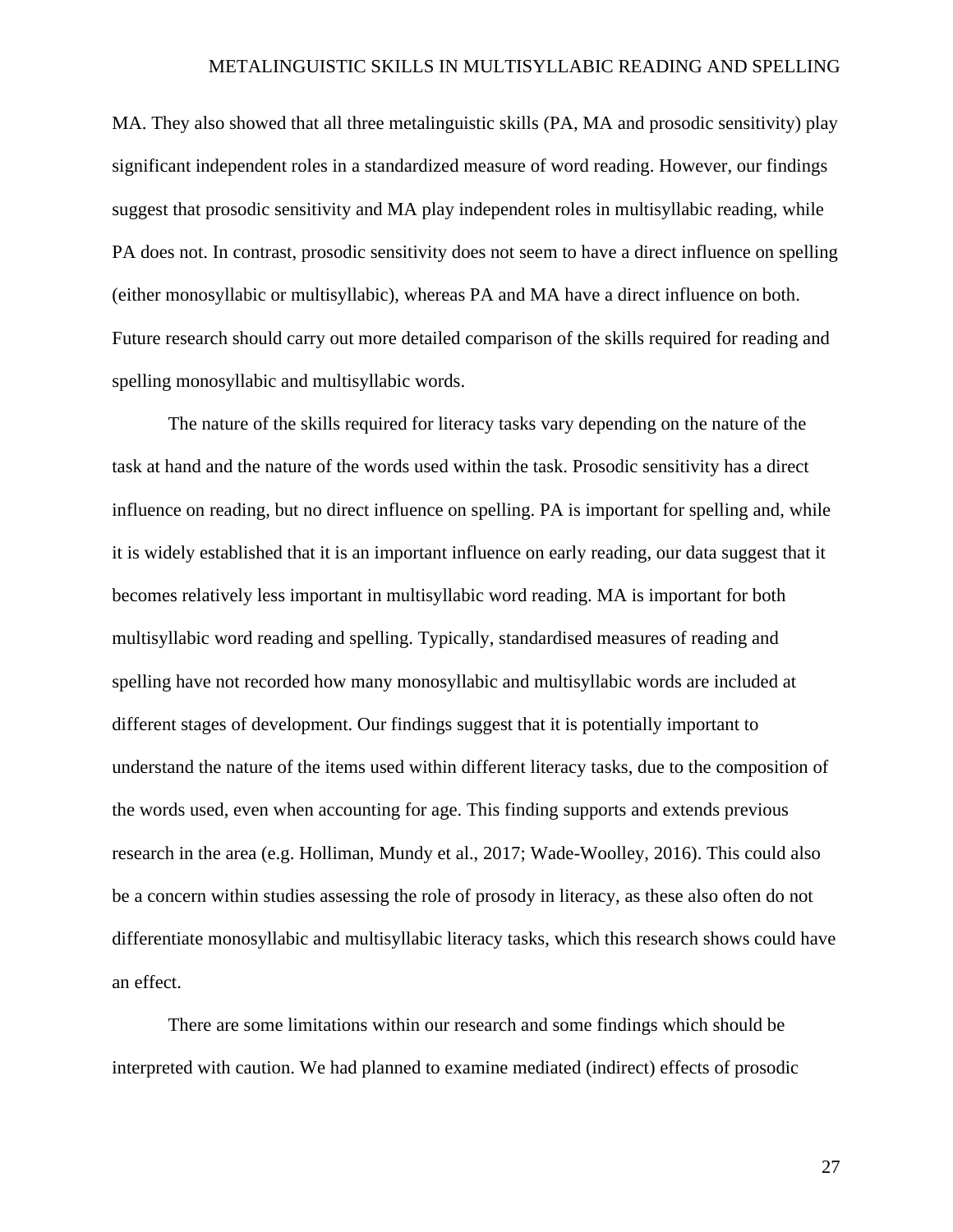sensitivity on reading and spelling via PA and MA. However, prosodic sensitivity did not show significant correlations with PA and MA in this sample, precluding mediation analysis. This lack of association between the meta-linguistic skills was surprising and taken in combination with the relatively low reliability of the prosodic sensitivity measure (despite our work to improve reliability), suggests some caution is required in interpretation of the results, particularly null results.

There is an extensive history of difficulties in developing reliable measures of prosodic sensitivity. In part, this may be because prosodic sensitivity is an umbrella term which covers a range of different skills, including lexical and metrical tasks, and focusing on stress, intonation and timing (Holliman, Williams et al., 2014). We attempted to improve the reliability of measurement the prosodic sensitivity measure by including two different tasks tapping into different aspects of prosody (e.g. phrasal vs lexical level). However, the second task, aimed at lexical level prosody, proved very difficult for our participants and was highly unreliable, and therefore we relied on the DEEdee task (phrasal prosody) in the analysis (refer to footnote *2*)

As previously stated, comparisons between studies suggest that the DEEdee task has variable reliability. A possible reason for this variability, is that prosodic sensitivity is not typically taught or measured in schools. As a result, the tasks and approaches are relatively unfamiliar to school children, and prosodic sensitivity is likely to remain at the epilinguistic level of awareness (Gombert, 1992). In effect, the DEEdee task is a metalinguistic task used to assess an epilinguistic phenomenon. Some support for this explanation comes from finding a positive correlation between prosodic sensitivity and nonverbal IQ, suggesting perhaps that the prosodic sensitivity task involves some aspect of fluid intelligence (c.f. Chan & Wade-Woolley, 2016).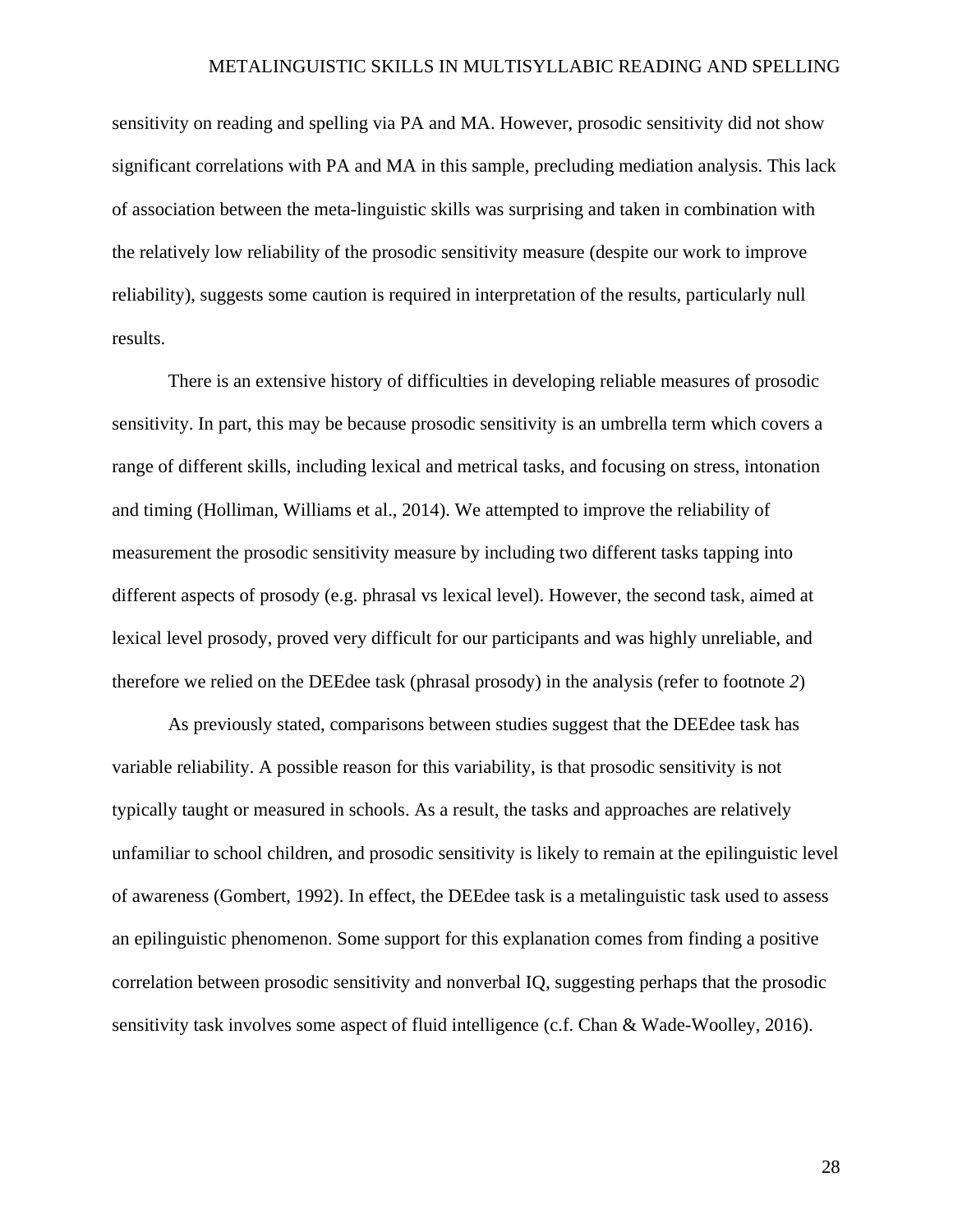Some of the children in our sample showed scores at, or close to, chance performance on the DEEdee task. Further, there was no significant correlation with age, indicating no particular improvement in performance from 7 to 10 years of age. The effects of prosodic sensitivity must therefore be interpreted with some caution. Nonetheless, performance was variable and rarely at floor. Therefore, the fact that prosodic sensitivity predicts multisyllabic word reading is a striking one and is unlikely to have occurred by chance. Further, that variability in prosodic sensitivity at this age influences literacy despite its independence from chronological age raises important implications for development. Further research should explore different and more reliable measures of prosody, to observe whether these effects persist, as well as exploring any difference between word and phrasal level prosodic stress. If this is achieved, it would also be beneficial to include a direct comparison of purely multisyllabic and purely monosyllabic words and their relationships to prosodic sensitivity to observe a direct difference, as implicated by this research.

A second key limitation is the cross-sectional nature of the analysis. Longitudinal studies are needed to clarify the direction of the effects between different measures. In particular, it is well established that there is a reciprocal relationship between PA and literacy (Wagner et al., 1994). It is likely that there is a similar reciprocal relationship between MA and literacy. Future work with longitudinal samples would allow examination of the direction of the association between the variables tested.

Lastly, a final limitation relates to the difference between the varied number of children participating per year group, making year group comparisons difficult. Instead, age is included as a covariate throughout.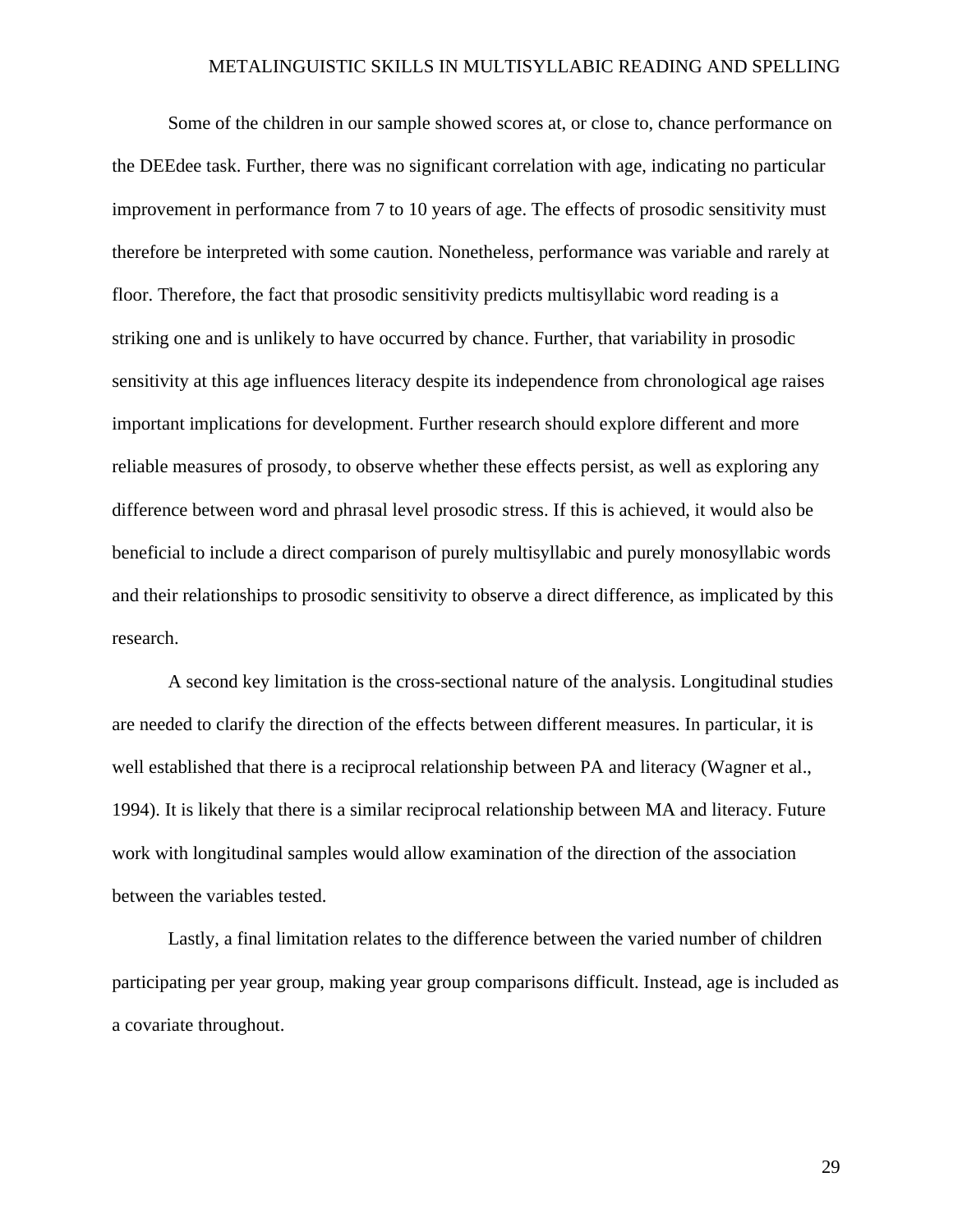Notwithstanding these limitations, the key findings from this study are that PA remains a strong predictor of spelling ability beyond the initial stages of development, and for longer than in reading. Meanwhile, prosody is a stronger predictor of oral reading than spelling in older children. This suggests that both segmental (PA) and suprasegmental (prosody) phonology have important but distinct roles in multisyllabic reading and spelling. As expected, MA was a particularly strong predictor of both reading and spelling of multisyllabic words. Previous work has tended to focus on the skills used in monosyllabic word reading and spelling, and as a result, has tended to overestimate the importance of PA in literacy, and underestimated the roles of two other, closely related metalinguistic skills: MA and prosodic sensitivity.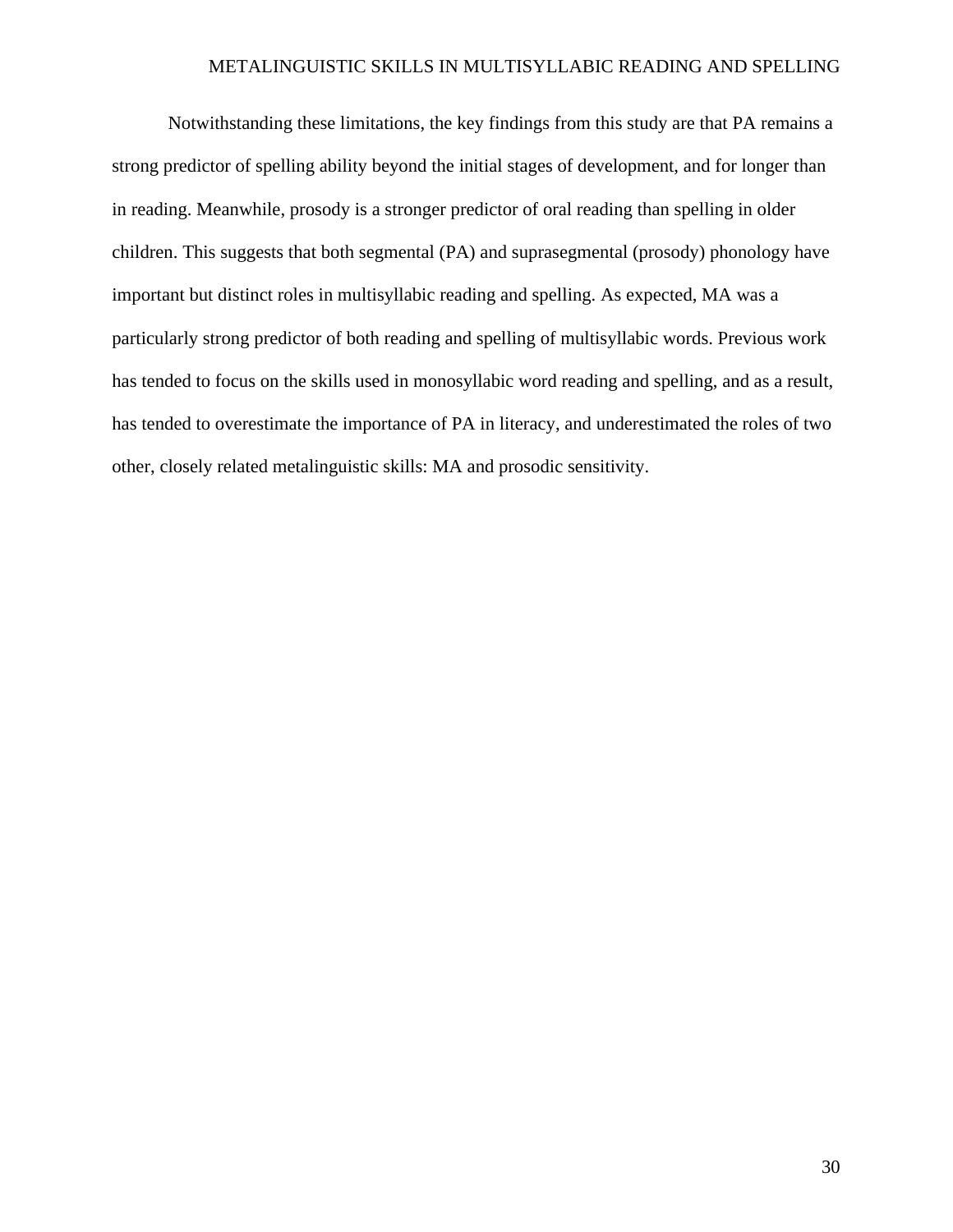# **References**

- Apel, K., Wilson-Fowler, E. B., Brimo, D., & Perrin, N. A. (2012). Metalinguistic contributions to reading and spelling in second and third grade students. *Reading and Writing: An Interdisciplinary Journal, 25*, 1283–1305. doi:10.1007/s11145-011-9317-8
- Baayen, R. H., Piepenbrock, R., & Gulikers, L. (1995). *The CELEX lexical database.* (Vol. Linguistic Data Consortium). Philadelphia: University of Pennsylvania.

Bolinger, D. (1968) *Aspects of Language.* New York: Harcourt, Brace & World, Inc.

- Bradley, L., & Bryant, P. E. (1983). Categorizing sounds and learning to read—A causal connection. *Nature, 301*, 419-421.
- Breadmore, H. L., & Deacon, S. H. (2018). Morphological Processing Before and During Children's Spelling. *Scientific Studies of Reading, 23*(2).
- Breadmore, H. L., Deacon, S. H., & Chen, X. (in prep- 2019). Awareness of inflectional and derivational morphology and reading comprehension.
- Breadmore, H.L., Vardy, E.J., Cunningham, A.J., Kwok, R.K.W. & Carroll, J.M. (2019). Literacy Development: Evidence Review. London: Education Endowment Foundation. The report is available from: [https://educationendowmentfoundation.org.uk/public/files/Literacy\\_Development\\_Evide](https://educationendowmentfoundation.org.uk/public/files/Literacy_Development_Evidence_Review.pdf)

[nce\\_Review.pdf](https://educationendowmentfoundation.org.uk/public/files/Literacy_Development_Evidence_Review.pdf)

Calet, N., Gutiérrez-Palma, N., Simpson, I. C., González-Trujillo, C., & Defior, C., (2015). Suprasegmental Phonology Development and Reading Acquisition: A Longitudinal Study. *Scientific Studies of Reading*, *19*, 51–71.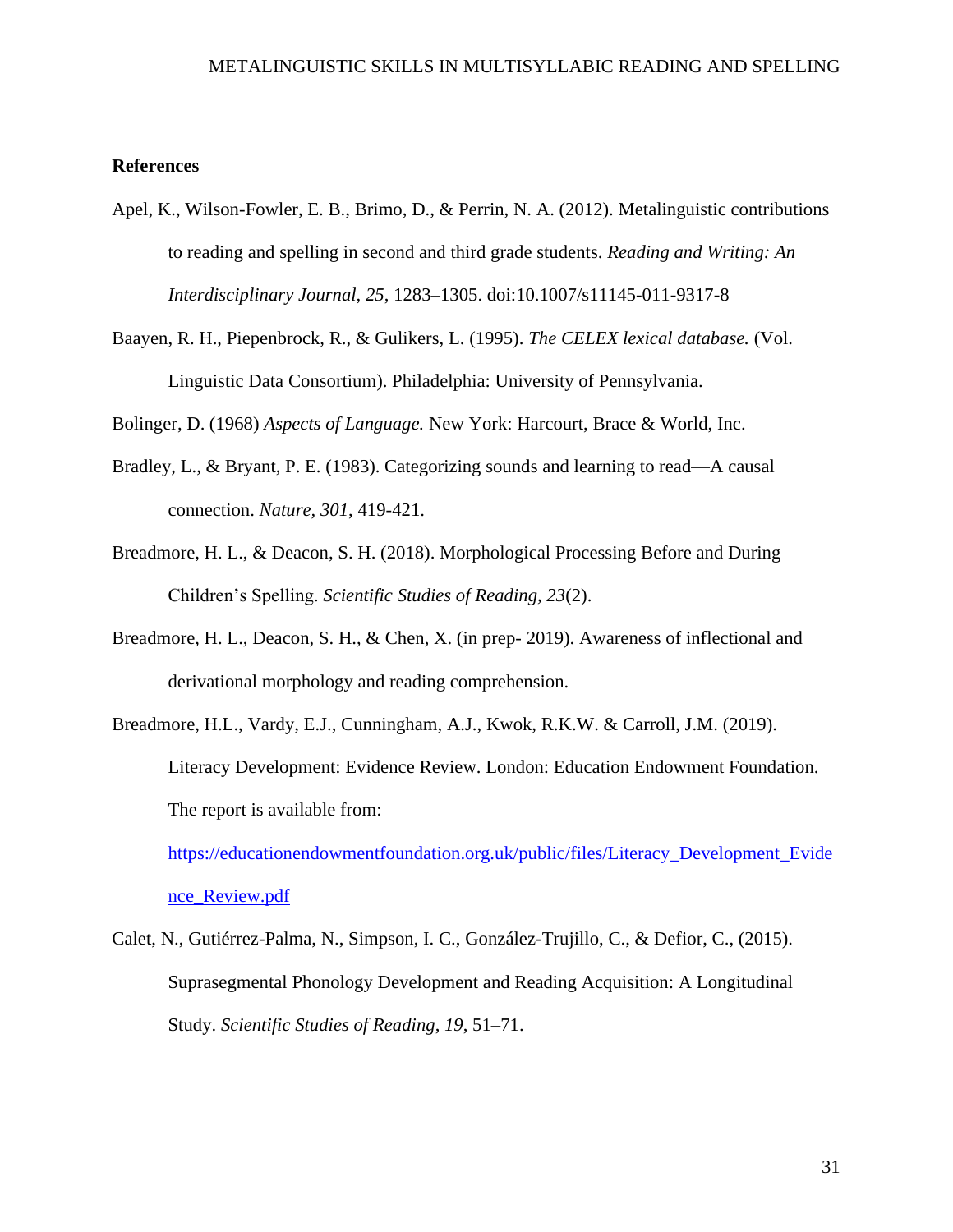Carlisle, J. F., & Stone, A. (2005). Exploring the Role of Morphemes in Word Reading. *Reading Research Quarterly, 40*(4), 428-449. doi:10.1598/RRQ.40.4.3

Chall, J. (1983). *Stages of reading development*. New York: McGraw‐Hill

- Chan, J. S., & Wade-Woolley, L (2016) Explaining phonology and reading in adult learners: Introducing prosodic awareness and executive functions to reading ability. *Journal of Research in Reading. 41*(1)
- Clin, E., Wade-Woolley, L., & Heggie, L. (2009). Prosodic sensitivity and morphological awareness in children's reading. *Journal of Experimental Child Psychology, 104*(2), 197- 213.
- Coltheart, M., Rastle, K., Perry, C., Langdon, R., & Ziegler, J. (2001). DRC: A dual route cascaded model of visual word recognition and reading aloud. *Psychological Review, 108*, 204–256.
- Deacon, S. H. (2008). The metric matters: determining the extent of children's knowledge of morphological spelling regularities. *Developmental Science, 11*(3), 396-406.
- Deacon, S. H., Benere, J., & Paquarella, A. (2013). Reciprocal Relationship: Children's Morphological Awareness and Their Reading Accuracy across Grades 2 to 3. *Developmental psychology, 49*(6), 1113-1126.
- Deacon, S. H., & Bryant, P. (2006a). Getting to the root: young writers' sensitivity to the role of root morphemes in the spelling of inflected and derived words. *Journal of Child Language, 33*, 401–417. doi:10.1017/S0305000906007409
- Deacon, S. H., & Bryant, P. (2006b). This turnip's not for turning: Children's morphological awareness and their use of root morphemes in spelling. *British Journal of Developmental Psychology, 24*(3), 567-575.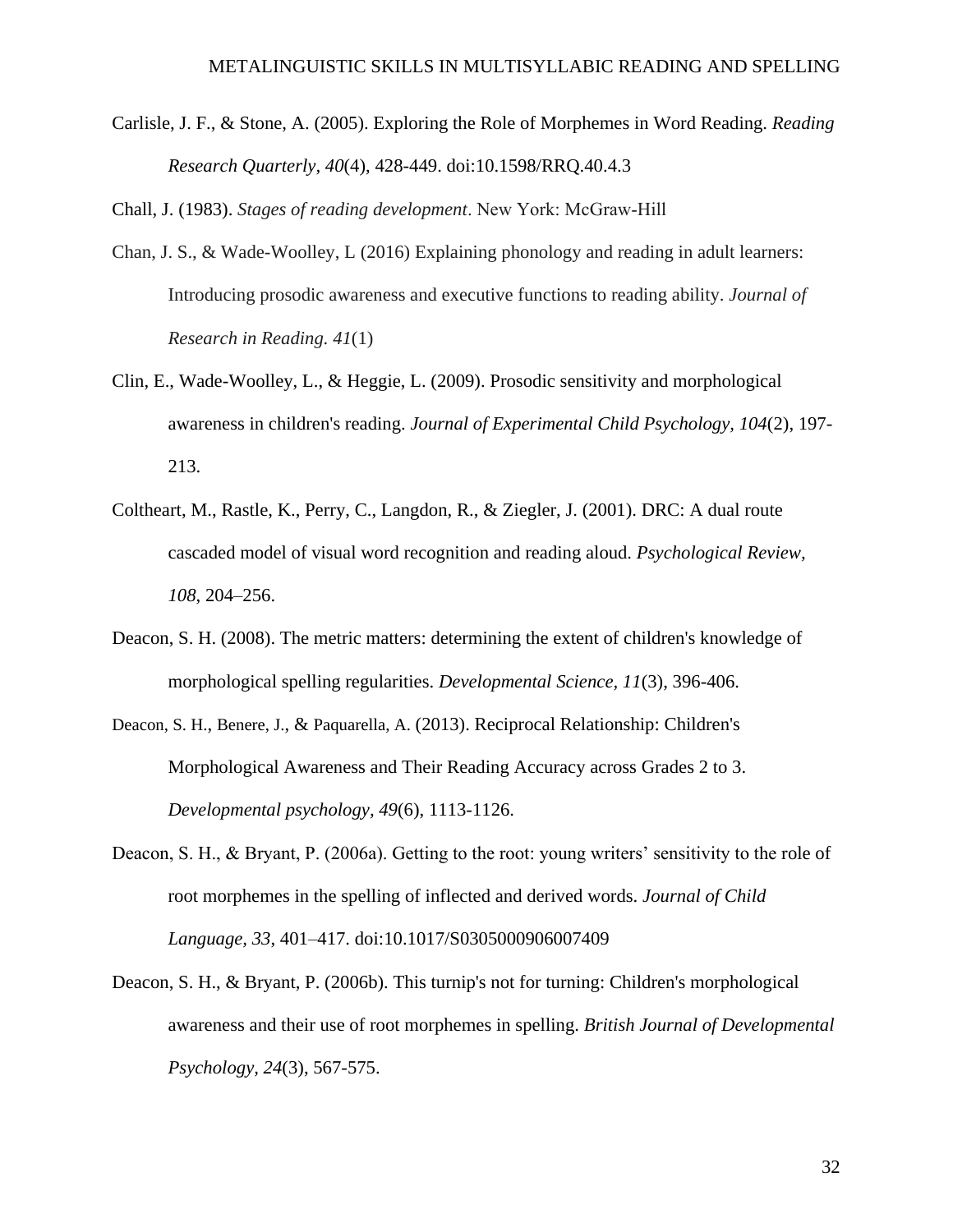- Deacon, S. H., Holliman, A., Dobson, G., & Harrison, E. (2018). Assessing direct contributions of morphological awareness and prosodic sensitivity to children's word reading and reading comprehension. *Scientific Studies of Reading*.
- Deacon, S. H., & Kirby, J. R. (2004). Morphological Awareness: Just "More Phonological"? The Roles of Morphological and Phonological Awareness in Reading Development. *Applied Psycholinguistics, 25*, 223-238.
- Department for Education. (2014). *National curriculum in England for Spelling*. Retrieved from [https://assets.publishing.service.gov.uk/government/uploads/system/uploads/attachment\\_](https://assets.publishing.service.gov.uk/government/uploads/system/uploads/attachment_data/file/425601/PRIMARY_national_curriculum.pdf) [data/file/425601/PRIMARY\\_national\\_curriculum.pdf](https://assets.publishing.service.gov.uk/government/uploads/system/uploads/attachment_data/file/425601/PRIMARY_national_curriculum.pdf)
- Elbro, C., Borstrøm, I., & Petersen, D. K. (1998). Predicting Dyslexia from Kindergarten: The Importance of Distinctness of Phonological Representations of Lexical Items. *Reading Research Quarterly, 33*(1), 36-60.
- Elliot, C. D., Smith, P., & McUlloch, K. (1996). *British Ability Scales II*. Windsor: NFER-Nelson.
- Foorman, B. R., Petscher, Y., & Bishop, M. D. (2012). The incremental variance of morphological knowledge to reading comprehension in grades 3–10 beyond prior reading comprehension, spelling, and text reading efficiency. *Learning and Individual Differences, 22*(6), 792-798. doi:10.1016/j.lindif.2012.07.009
- Forum for Research in Literacy and Language. (2012). *Diagnostic test of reading processes [measurement instrument].* London, England: GL Assessment.
- Gilbert, J. K., Goodwin, A. P., Compton, D. L., & Kearns, D. M. (2014). Multisyllabic Word Reading as a Moderator of Morphological Awareness and Reading Comprehension. *Journal of Learning Disabilities, 47*(1), 1-17.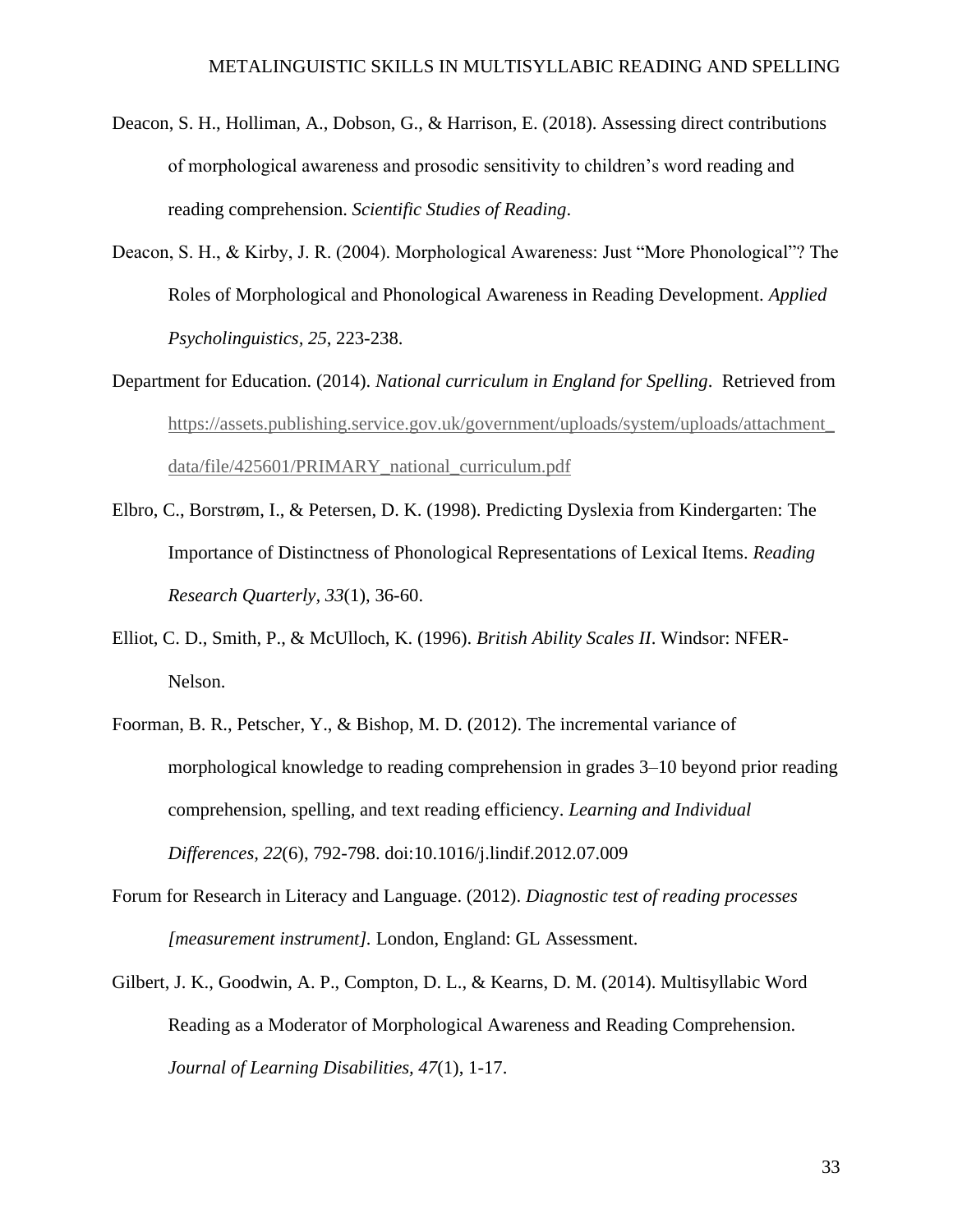- Gombert, J. E., (1992) *Metalinguistic Development*. University of Chicago Press: Chicago
- Grainger, J., & Ziegler, J. C. (2011). A dual-route approach to orthographic processing. *Frontiers in Psychology*, 2(54), 1-13. doi:10.3389/fpsyg.2011.00054
- Harrison, E., Wood, C., Holliman, A., & Vousden, J. (2017). The immediate and longer-term effectiveness of a speech-rhythm-based reading intervention for beginning readers. *Journal of Research in Reading, 00*(00), 1-22.
- Hatcher, P. J., Duff, F. J., & Hulme, C. (2014). *Sound Linkage: An Integrated Programme for Overcoming Reading Difficulties* (3rd edition ed.): Wiley-Blackwell.
- Heggie, L., & Wade-Woolley, L. (2017). Reading Longer Words: Insights Into Multisyllabic Word Reading. *Perspectives of the ASHA Special Interest Groups, 2*(1), 86-94.
- Heggie, L., Wade-Woolley, L., & Briand, P. (2010). *Suprasegmental Phonological Awareness and Multisyllabic Word Reading*. Paper presented at the Society for the Scientific Studies of Reading.
- Hogan, T.P., Catts, H.W., & Little, T. D., (2005). The relationship between phonological awareness and reading: Implications for the assessment of phonological awareness. *Speech, Language and Hearing Services in the Schools, 36(4)*, 285-293.
- Holliman, A., Critten, S., Lawrence, T., Harrison, E., Wood, C., & Hughes, D.J., (2014). Modeling the relationship between prosodic sensitivity and early literacy. *Reading Research Quarterly, 49*(4), 469-482.
- Holliman, A., Gutiérrez Palma, N., Critten, S., Wood, C., Cunnane, H., & Pillinger, C. (2017). Examining the independent contribution of prosodic sensitivity to word reading and spelling in early readers. *Reading and Writing, 30*(3), 509-521.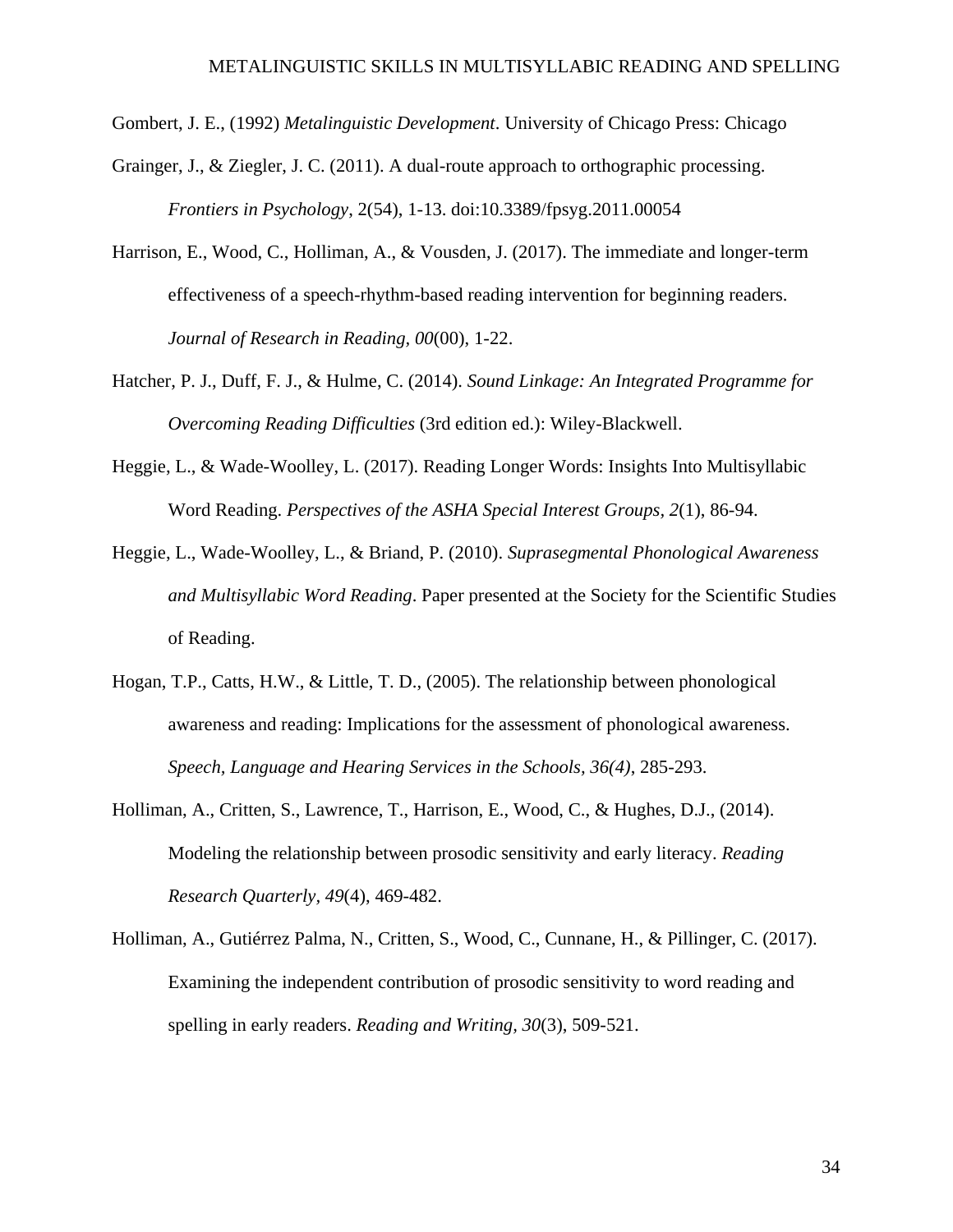- Holliman, A., Mundy, I. R., Wade-Woolley, L., Wood, C., & Bird, C. (2017). Prosodic awareness and children's multisyllabic word reading. *Educational Psychology*. doi:10.1080/01443410.2017.1330948
- Holliman, A., Wood, C., & Sheehy, K. (2010a). The contribution of sensitivity of speech rhythm and non-speech rhythm to early reading development. *Educational Psychology*, *30 (3*), 247–267.
- Holliman, A., Wood, C., & Sheehy, K. (2010b). Does speech rhythm sensitivity predict children's reading ability one year later*? Journal of Educational Psychology, 102(2),* 356–366. .
- Hulme, C., Hatcher, P. J., Nation, K., Brown, A., Adams, J., & Stuart, G. (2002). Phoneme awareness is a better predictor of early reading skill than onset-rime awareness. . *Journal of Experimental Child Psychology, 82*, 2–28.
- Jarmulowicz, L., Taran, V. L., & Hay, S. E. (2007) Third graders' metalinguistic skills, reading skills, and stress production in derived English words. *Journal of Speech, Language, and Hearing Research; 50*(6),1593-1605. doi:10.1044/1092-4388
- Kim, Y-S. G., & Petscher, Y. (2016) Prosodic Sensitivity and Reading: An Investigation of Pathways of Relations Using a Latent Variable Approach. *Journal of Educational Psychology, 108*(5), 630 – 645.
- Kirby, J. R., Deacon, S. H., Bowers, P. N., Izenberg, L., Wade-Woolley, L., & Parrila, R. (2012). Children's morphological awareness and reading ability. *Reading and Writing, 25*(2), 389–410.
- Kirby, J.R., Parrila, R., & Pfeiffer, S. L. (2003). Naming speed and phonological awareness as predictors of reading development. *Journal of Educational Psychology, 95*(3), 453-464.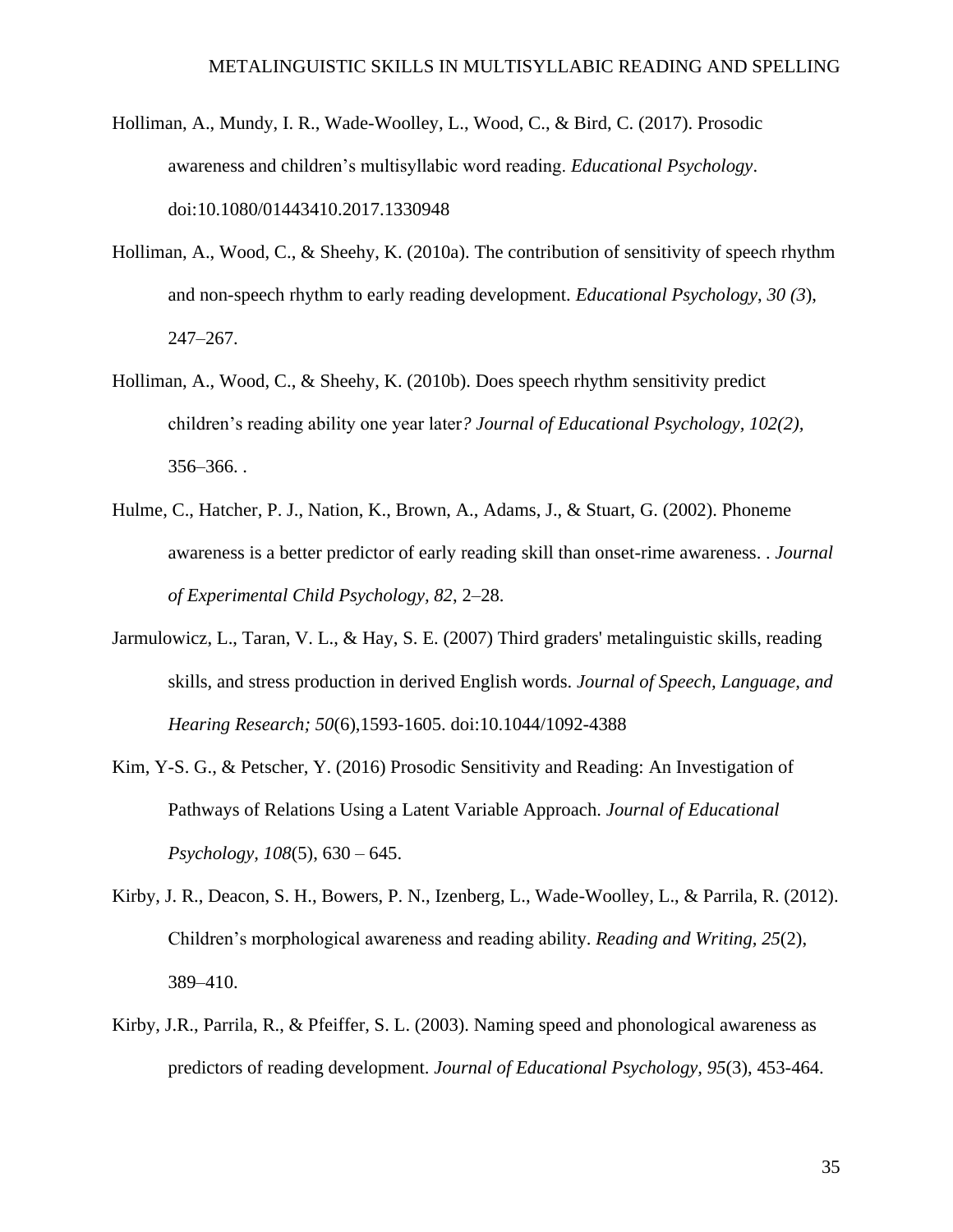- Mahony, D., Singson, M., & Mann, V. (2000). Reading ability and sensitivity to morphological relations. *Reading and Writing, 12*(3), 191–218.
- McCutchen, D., Green, L., & Abbott, R. D. (2008). Children's Morphological Knowledge: Links to Literacy. *Reading Psychology, 29*(4), 289-314
- Muter, V., Hulme, C., Snowling, M. J., & Taylor, S. (1998). Segmentation, not rhyming, predicts early progress in learning to read. *Journal of Experimental Child Psychology, 71*, 3–27.
- Perfetti, C. A. (2007). Reading Ability: Lexical Quality to Comprehension. *Scientific Studies of Reading*, *11*(4), 357-383. doi:10.1080/10888430701530730
- Perfetti, C. A., & Hart, L. (2002). The Lexical Quality Hypothesis. In *Precursors of Functional Literacy*. (pp. 189–213.). Philadelphia, PA: John Benjamins.
- Rastle, K., Davis, M. H., Marslen-Wilson, W. D., & Tyler, L. K. (2000). Morphological and semantic effects in visual word recognition: A time-course study. *Language and Cognitive Processes, 15*(4-5), 507–537.
- Rosenthal, J., & Ehri, L. C. (2011). Pronouncing new words aloud during the silent reading of text enhances fifth graders' memory for vocabulary words and their spellings. *Reading and Writing, 24*, 921-950. doi: 10.1007/s11145-010-9239-x
- Seidenberg, M. S., & McClelland, J. L. (1989). A distributed, developmental model of word recognition and naming. *Psychological Review, 96*(4), 523.
- van Heuven, W. J. B., Mandera, P., Keuleers, E., & Brysbaert, M. (2014). SUBTLEX-UK: A new and improved word frequency database for British English. *The Quarterly Journal of Experimental Psychology, 67*(6), 1176-1190. doi:10.1080/17470218.2013.850521
- Wade-Woolley, L., & Wood, C. (2006). Prosodic sensitivity and reading development. *Journal of Research in Reading, 29*, 253-257.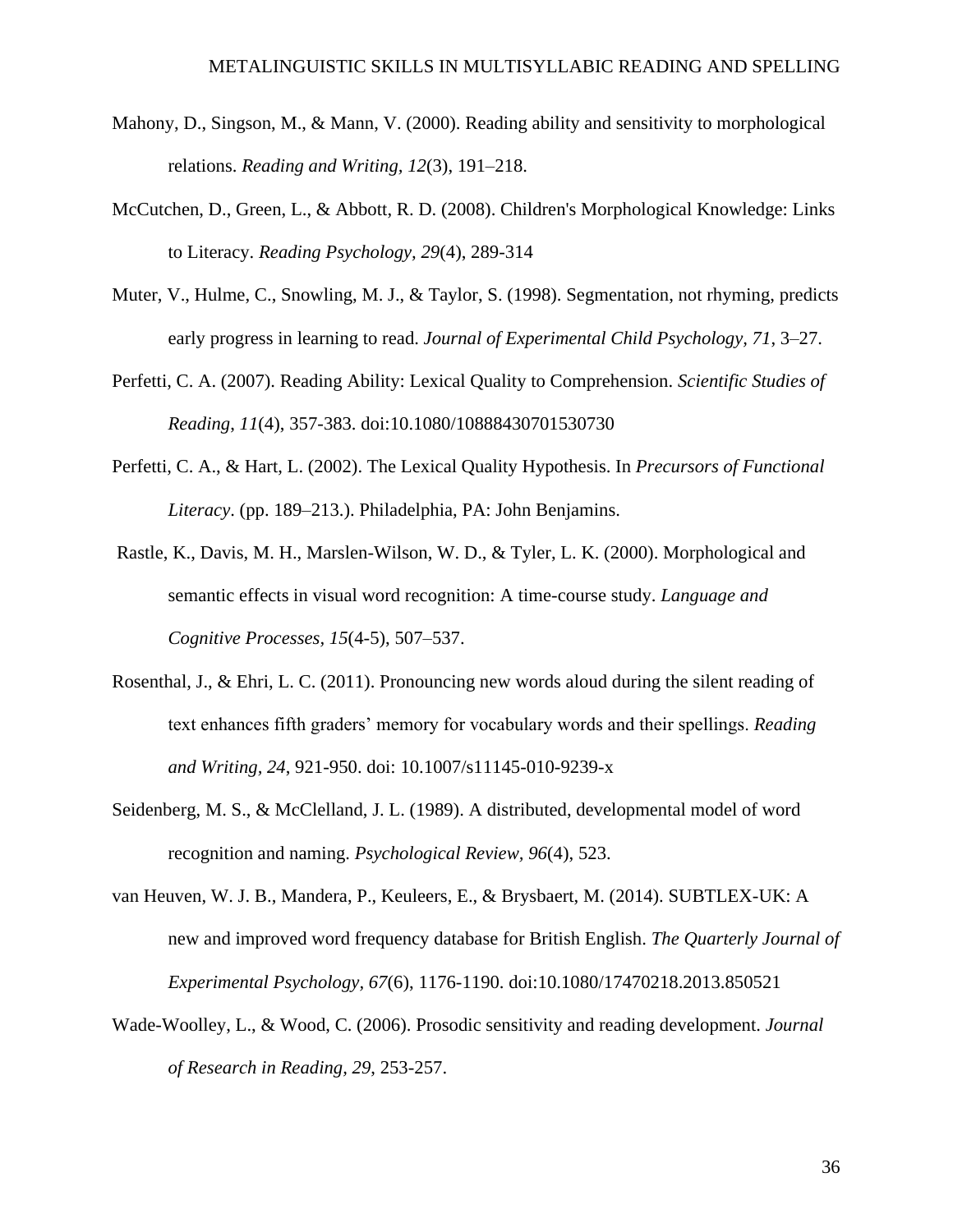- Wade-Woolley, L. (2016) Prosodic and phonemic awareness in children's reading of long and short words. *Reading and Writing 29*(3), doi: 10.1007/s11145-015-9600-1
- Wagner, R. K., Torgesen, J. K., & Rashotte, C. A. (1994). Development of reading-related phonological processing abilities: New evidence of bidirectional causality from a latent variable longitudinal study. *Developmental psychology, 30*(1).
- Wagner, R. K., Torgesen, J. K., & Rashotte, C. A. (1999). *Comprehensive Test of Phonological Processing*. Austin, TX: PRO-ED.
- Wechsler, D. (2011). *Wechsler Abbreviated Scale of Intelligence. Second edition.* San Antonio, TX: Psychological Corporation.
- Whalley, K., & Hansen, J. (2006). The role of prosodic sensitivity in children's reading development. *Journal of Research in Reading, 29*(3), 288–303.
- Wood, C., Wade-Woolley, L., & Holliman, A. (2009). Phonological awareness: Beyond phonemes. In *Contemporary perspectives on reading and spelling*: Routledge.
- Zeigler, J. C., & Goswami, U. (2005) Reading Acquisition, Developmental Dyslexia, and Skilled Reading Across Languages: A Psycholinguistic Grain Size Theory. *Psychological Bulletin 131*(1), 3-29. doi: 10.1037/0033-2909.131.1.3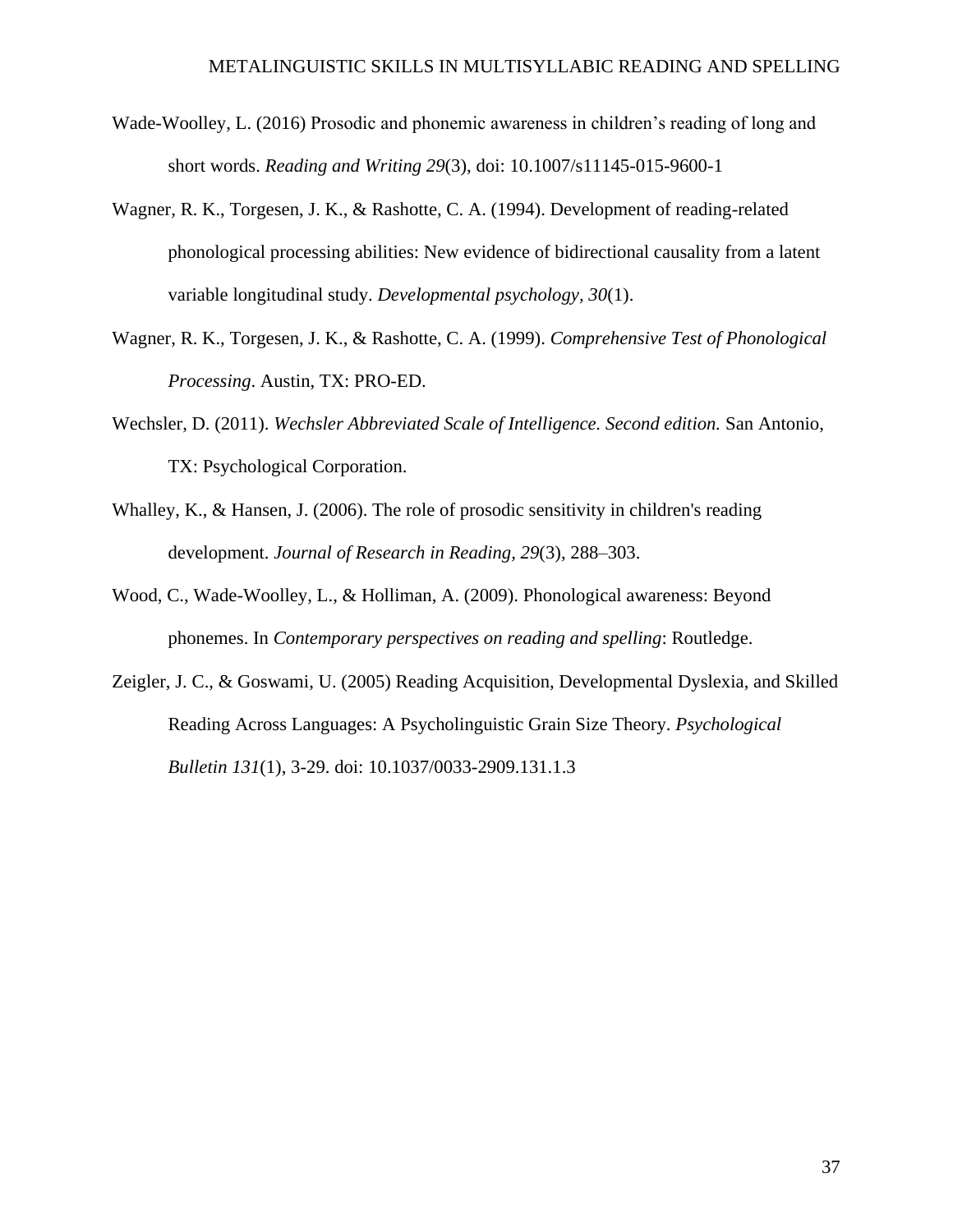# **Tables and Figures**

# Table 1

Descriptive statistics of stimuli for the multisyllabic word reading and spelling tasks

|                     |                   | Frequency                    |             |               |  |  |
|---------------------|-------------------|------------------------------|-------------|---------------|--|--|
|                     |                   | <b>High</b><br><b>Medium</b> |             | Low           |  |  |
|                     |                   | Mean (SD)                    | Mean (SD)   | Mean (SD)     |  |  |
|                     |                   | Range                        | Range       | Range         |  |  |
| <b>Word Reading</b> | N items           | 25                           |             | 25            |  |  |
|                     | Number of Letters | 9.56(2.81)                   |             | 9.48(3.07)    |  |  |
|                     |                   | $5 - 14$                     |             | $5 - 13$      |  |  |
|                     | Frequency         | 3.95(0.89)                   |             | 2.95(0.45)    |  |  |
|                     |                   | $2.57 - 5.52$                |             | $1.97 - 4.76$ |  |  |
| <b>Spelling</b>     | N items           | 12                           | 12          | 8             |  |  |
|                     | Number of Letters | 9.08(2.13)                   | 8.91 (2.62) | 9.33(3.09)    |  |  |
|                     |                   | $6 - 13$                     | $4 - 13$    | $4 - 13$      |  |  |
|                     | Frequency         | 4.96(0.35)                   | 3.85(0.48)  | 2.05(0.24)    |  |  |
|                     |                   | $4.31 - 5.56$                | 3.09-4.74   | $1.3 - 3.67$  |  |  |
|                     |                   |                              |             |               |  |  |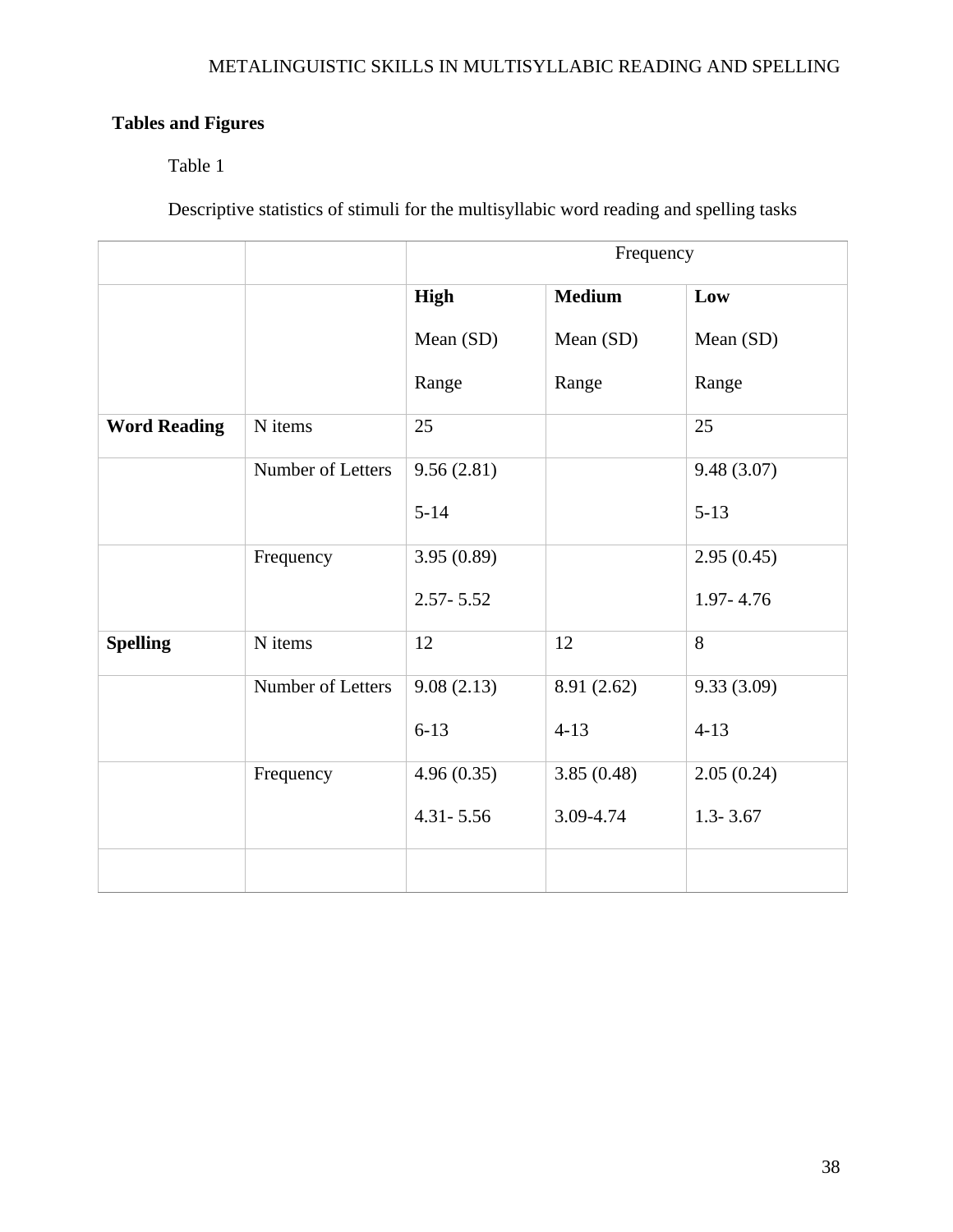# Table 2

Descriptive statistics for all variables

|                                | $\boldsymbol{N}$<br>Mean |        | Std. Deviation | Max. Score               | Sample specific reliability |
|--------------------------------|--------------------------|--------|----------------|--------------------------|-----------------------------|
|                                |                          |        |                | Achievable               | (Cronbach's $\alpha$ )      |
| Age (Months)                   | 70                       | 100.47 | 12.26          |                          |                             |
| $PA^a$                         | 70                       | 20.71  | 5.85           | 36                       | $\overline{\phantom{a}}$    |
| Prosodic Sensitivity           | 70                       | 7.70   | 2.44           | 12                       | .59                         |
| DTWRP Reading $^b$             | 70                       | 109.93 | 1.94           | $\overline{\phantom{0}}$ | $\overline{\phantom{a}}$    |
| MA                             | 70                       | 11.07  | 4.11           | 19                       | .80                         |
| Multisyllabic word<br>reading  | $70\,$                   | 16.43  | 6.41           | 25                       | .91                         |
| Multisyllabic word<br>spelling | 70                       | 8.64   | 5.26           | 21                       | .87                         |
| Short term memory              | 70                       | 26.40  | 13.10          | 51                       | $\overline{\phantom{a}}$    |
| Non-verbal $IQ^b$              | 70                       | 94.96  | 14.13          | $\qquad \qquad -$        | $\overline{\phantom{0}}$    |
| Vocabulary $b$                 | $70\,$                   | 102.84 | 15.17          |                          |                             |

*Note:*  $\alpha$  Scaled score in which population mean = 10, SD = 3

*b* Standardised score in which population mean = 100,  $SD = 15$ .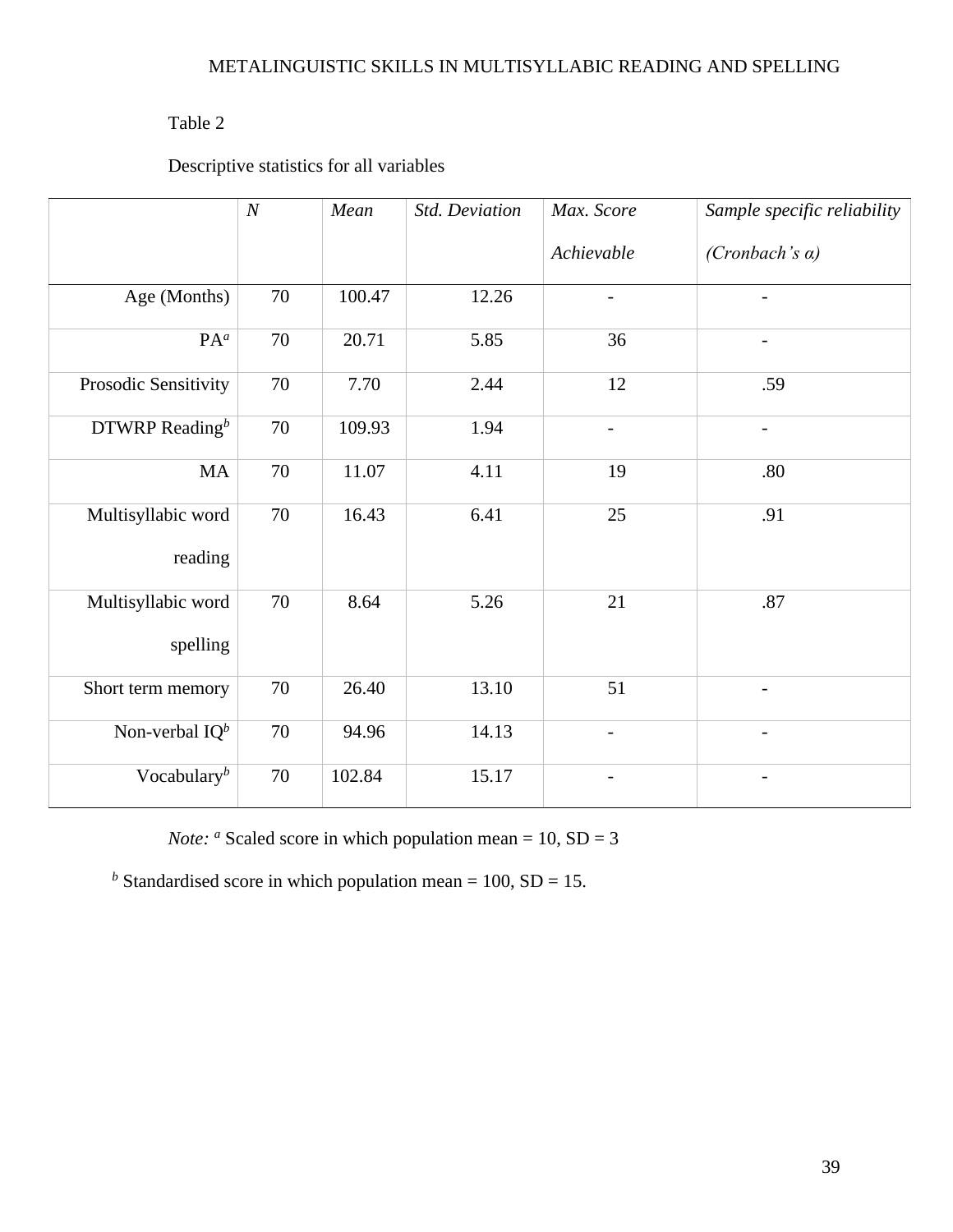# Table 3

# Bivariate correlation matrix between all variables

|                               |                          | $\overline{2}$ | 3        | 4                        | 5                        | 6                        | 7                        | 8                        | 9      |
|-------------------------------|--------------------------|----------------|----------|--------------------------|--------------------------|--------------------------|--------------------------|--------------------------|--------|
| 1.Age (Months)                | $\overline{\phantom{a}}$ | $\blacksquare$ | $\sim$   | $\overline{\phantom{a}}$ | $\overline{a}$           | $\blacksquare$           | $\blacksquare$           | $\blacksquare$           | $\sim$ |
| 2. Non-Verbal IQ              | $-.044$                  | $\blacksquare$ | $\sim$   | $\overline{\phantom{a}}$ | $\overline{\phantom{a}}$ | $\blacksquare$           | $\sim$                   | $\blacksquare$           | $\sim$ |
| 3. Vocabulary                 | $-.027$                  | $.871**$       | ۰        | $\overline{\phantom{a}}$ | $\overline{\phantom{0}}$ | $\overline{\phantom{a}}$ | $\overline{\phantom{a}}$ | $\overline{\phantom{a}}$ |        |
| 4. DWTRP Reading              | $-.031$                  | .494**         | .420**   | $\overline{\phantom{a}}$ | $\overline{\phantom{0}}$ | $\overline{\phantom{a}}$ | $\overline{\phantom{a}}$ | $\overline{\phantom{a}}$ |        |
| 5. Short term memory          | $.694**$                 | .01            | $-.003$  | $.18\,$                  | $\overline{\phantom{a}}$ | $\overline{\phantom{a}}$ | ۰                        | $\overline{\phantom{a}}$ |        |
| 6. PA                         | $-.169$                  | $.645**$       | $.611**$ | $.552**$                 | .022                     | $\blacksquare$           | $\overline{\phantom{a}}$ | $\overline{\phantom{a}}$ |        |
| 7. MA                         | .497**                   | $.524**$       | $.557**$ | $.332**$                 | $.395**$                 | .349**                   | $\overline{\phantom{a}}$ | $\overline{\phantom{a}}$ |        |
| 8. Prosodic Sensitivity       | .119                     | $.240*$        | .202     | .12                      | .133                     | .084                     | .198                     | $\overline{\phantom{a}}$ |        |
| 9. Multisyllabic word reading | .492**                   | $.342**$       | $.344**$ | .477**                   | .459**                   | $.301*$                  | $.673**$                 | $.311**$                 |        |
| 10. Multisyllabic word        | .484**                   | .451**         | $.395**$ | $.635**$                 | .468**                   | .424**                   | $.628**$                 | $.249*$                  | .749** |
| spelling                      |                          |                |          |                          |                          |                          |                          |                          |        |

Note:\*\* Correlation is significant at the 0.01 level (2-tailed).

\* Correlation is significant at the 0.05 level (2-tailed).

(Both the standardised reading score and multisyllabic word reading score were reflected during

transformation due to non-normal distributions, these reflections have been corrected for analysis)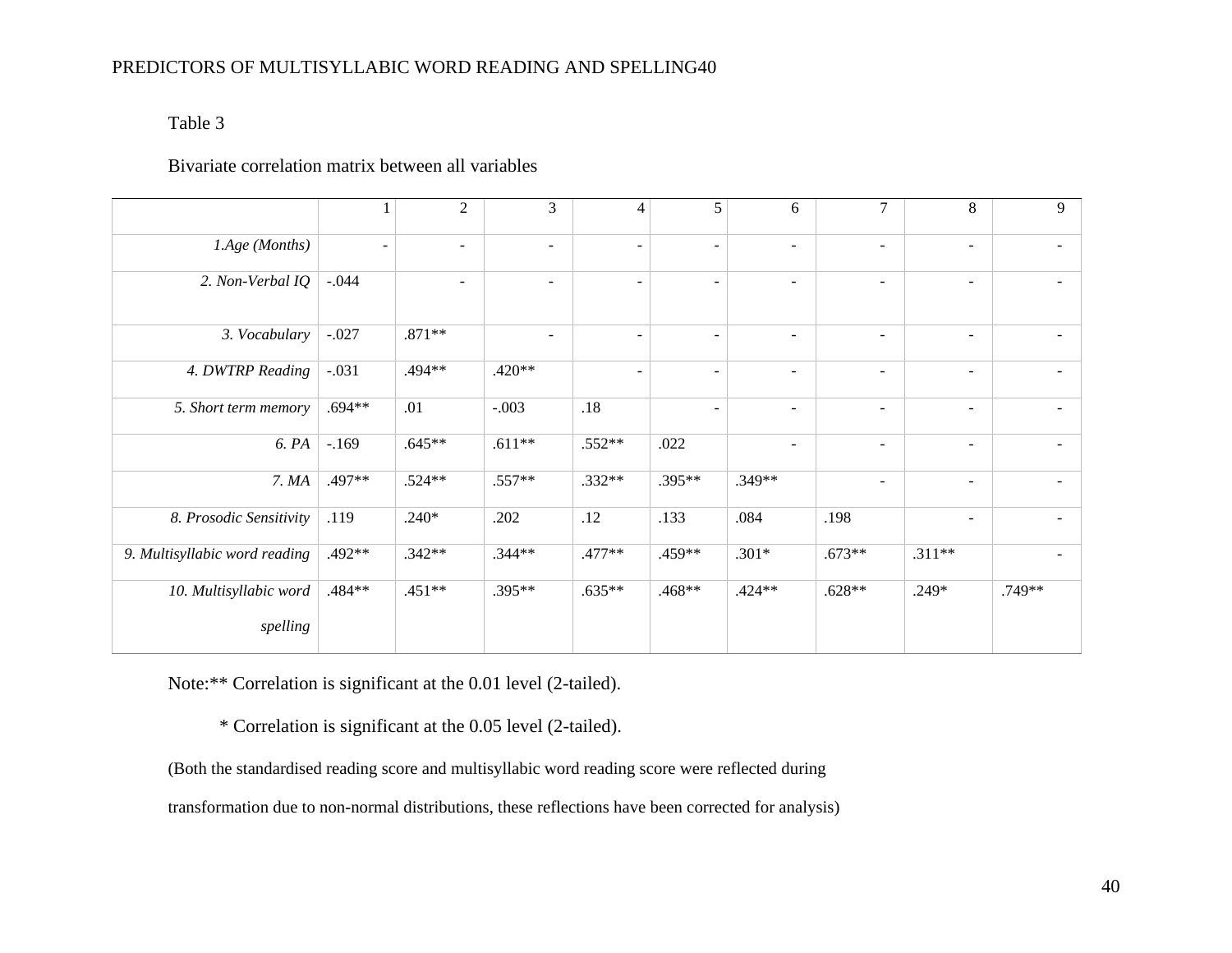# Table 4

Hierarchical multiple regression analyses predicting multisyllabic word reading and

# spelling

|                      | Dependent variable         |          |                             |          |  |  |
|----------------------|----------------------------|----------|-----------------------------|----------|--|--|
|                      | Multisyllabic word reading |          | Multisyllabic word spelling |          |  |  |
| Predictor            | $\sqrt{2}$                 | $\beta$  | $\sqrt{2}$                  | $\beta$  |  |  |
| Step 1               | .408 ***                   |          | $.481***$                   |          |  |  |
| Age                  |                            | $.350**$ |                             | $.357**$ |  |  |
| Vocabulary           |                            | .181     |                             | .002     |  |  |
| Non-Verbal IQ        |                            | .210     |                             | .475**   |  |  |
| Short-term Memory    |                            | $.225*$  |                             | $.212*$  |  |  |
| Step 2               | $.148***$                  |          | $.096*$                     |          |  |  |
| PA                   |                            | .187     |                             | .149***  |  |  |
| MA                   |                            | .476***  |                             | $.192*$  |  |  |
| Prosodic Sensitivity |                            | $.174*$  |                             | .087     |  |  |
| Total $R^2$          | $.556***$                  |          | .577                        |          |  |  |
| $\cal N$             |                            |          |                             |          |  |  |

 $p < .10.$  \*  $p < .05.$  \*\*\*  $p < .001.$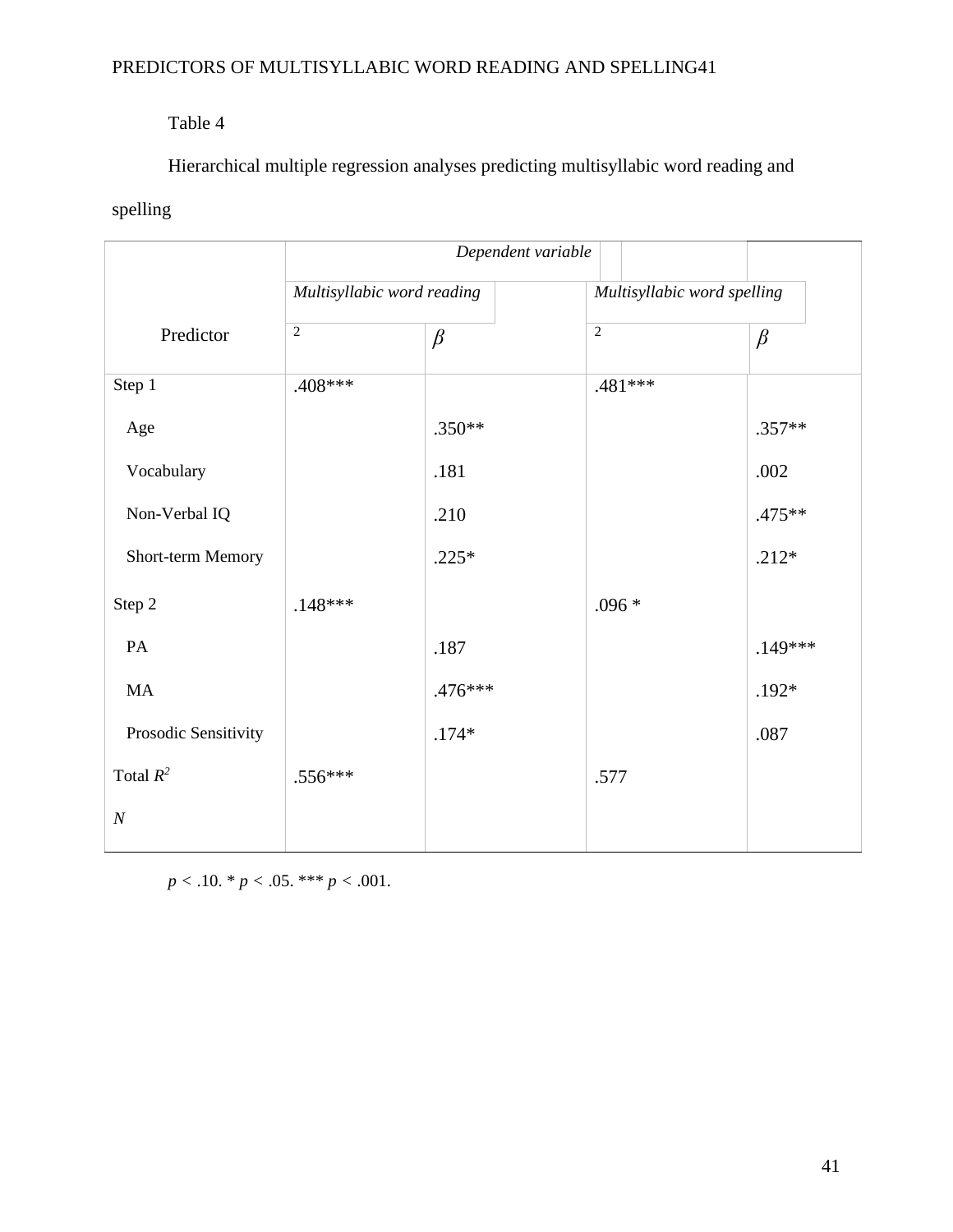# **Appendices**

Appendix 1- Multisyllabic word reading task stimuli (adapted from Heggie et al., 2017)

| 2-Syllables   | 3- Syllables | 4- Syllables | 5- Syllables  | <b>6-Syllables</b> |
|---------------|--------------|--------------|---------------|--------------------|
| Naughty       | Exercise     | Adoration    | Occasionally  | Responsibility     |
| Arrive        | Calendar     | Accompany    | Mathematician | Individually       |
| Limit         | Occupy       | Guarantee    | Dramatically  | Availability       |
| Mature        | Imagine      | Information  | Opportunity   | Revolutionary      |
| <b>Harass</b> | Remember     | Identity     | Pronunciation | Accountability     |